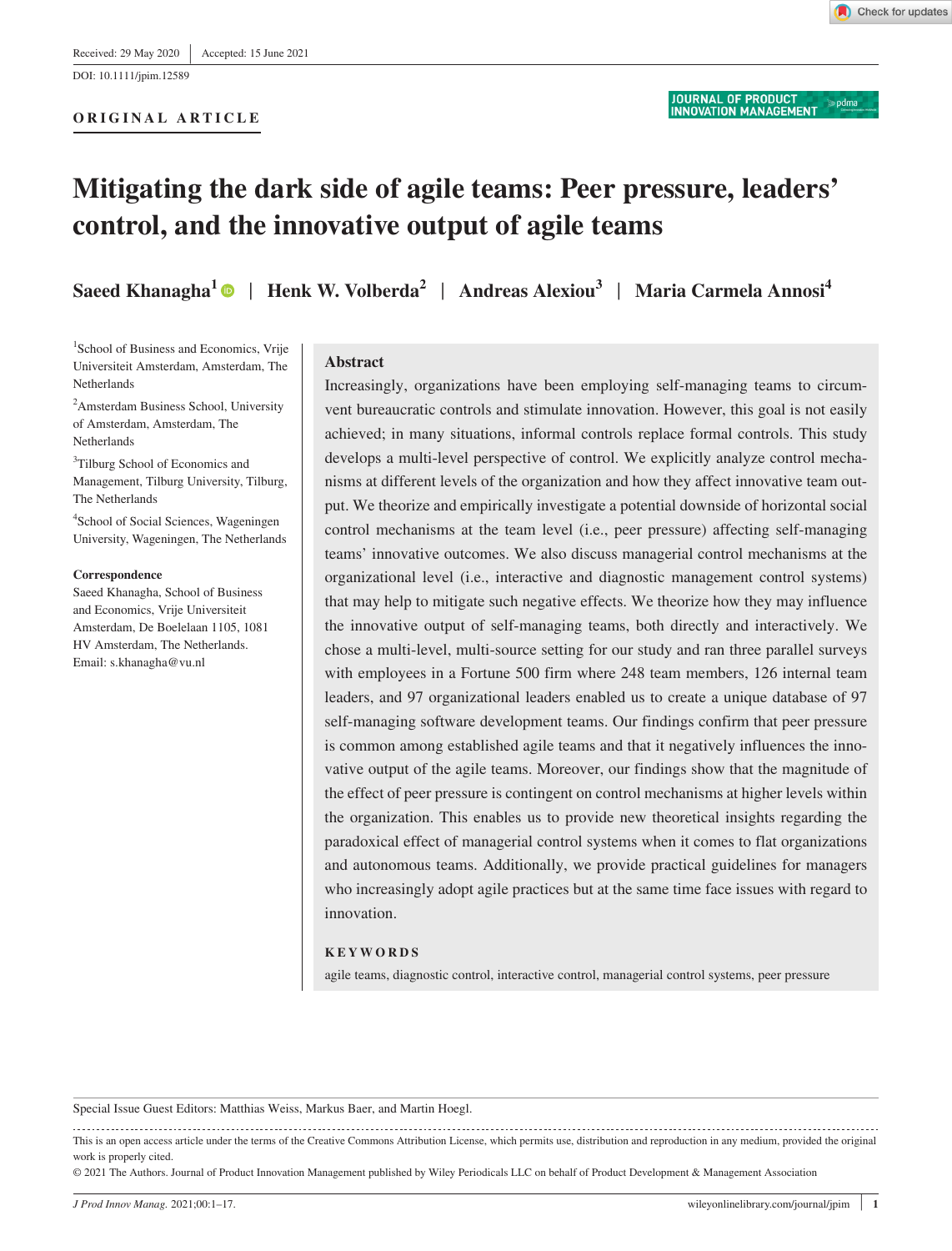## **1** | **INTRODUCTION**

Today's organizations need to innovate (e.g., Doran & Ryan, 2016; Volberda et al., 2021) to survive increasingly dynamic environments, and teams often become the locus of innovation (e.g., Weiss et al., 2018). However, innovation does not come easily. Implementing creative ideas can be difficult (Baer, 2012), and many innovation projects remain incomplete (Todt et al., 2018, 2019). To stimulate innovative output, large firms increasingly reorganize themselves around self-managing work teams, such as agile teams (Cooper & Sommer, 2016; Grass et al., 2020). A self-managing team is a "group of individuals with diverse skills and knowledge with the collective autonomy and responsibility to plan, manage, and execute tasks interdependently to attain a common goal" (Magpili & Pazos, 2018, p. 4). By combining elements of an organic structure (Burns & Stalker, 1961; Slater et al., 2014; Volberda, 1996) with new and more indirect forms of control (Heydebrand, 1989; Sewell, 1998), organizations aim to acquire more flexibility, creativity, and speed to overcome the inertia associated with bureaucratic control.

However, despite the increasing popularity of selfmanaging teams, they do not always deliver on promises to enhance teams' innovative output; previous research shows that self-managing teams do not always achieve high levels of innovativeness (Cardinal, 2001). This variation in the success of self-managing teams achieving innovative outcomes is likely explained by the organizational context in which such teams are embedded (Ahmadi et al., 2017; Ahmadi et al., 2021; Baer & Frese, 2003), and important contributing factors include the roles of leaders and line managers (Khanagha et al., 2017; Kreutzer et al., 2015). Control systems, i.e., mechanisms to ensure alignment between employees' capabilities, actions, and performance with organizational goals and aspirations (Sitkin et al., 2010), are particularly important in this regard. They are associated with various managerial challenges, including those related to innovation (Coelho et al., 2020; Turner & Makhija, 2006). When combining social control exercised by team peers, understanding the effect of managerial control becomes more complex. Multi-level interactions between team-level dynamics and the wider organizational context are likely to influence teams' general and innovative performances (cf. Jansen et al., 2016; Magpili & Pazos, 2018). Specifically, this study sets out to reveal the paradoxical relationship between high team autonomy and managerial controls. While self-managing teams may facilitate innovation, they can also bear unwanted side-effects, such as high peer pressure, which can hurt the team's balance and performance. Simultaneously, although managerial control practices can stifle innovation in the same context, they can also counter the negative effects of high peer pressure by limiting destructive behaviors and regulating extrinsic and intrinsic motivation. Previous research has largely

#### **Practitioner Points**

- People working in self-managing teams, despite being empowered by autonomy, can often be constrained by accumulated peer pressure, leading to reduced team innovativeness.
- Team managers can help improve overall team performance when team members are subject to peer pressure through two key interventions: target optimization & frequent interaction.
- A focus on optimizing targets and outcomes is beneficial when peer pressure is high and has a potentially detrimental effect when peer pressure is low.
- Frequent interaction and guidance on behalf of the manager also demonstrates an overall positive effect, but the effect is strongest when peer pressure is low.

overlooked multi-level implications of providing autonomy for teams. Several studies on internal regulations have explicitly called for multi-level conceptualization and analysis of interactions between organizational controls and team-level social dynamics (Long & Sitkin, 2018; Stewart et al., 2012). Such cross-level effects are particularly relevant when exceeding a routine-based performance outcome, focusing on prior research on organizational controls (e.g., Kreutzer et al., 2015) and investigating the overlooked question (Siciliano, 2016) of how various control mechanisms affect creativity and innovativeness.

With this in mind, we build on the seminal work by Simons (1994) to identify key managerial control systems (interactive and diagnostic) and group level social controls (peer pressure), and we explore how these factors influence the innovative outcome of agile teams. This article aims to deepen our understanding regarding different manifestations of organizational control and how they interact with and affect the innovative performance of self-managing teams. First, by developing a multi-level perspective on the control of self-managing teams, we extend research on the implications of organizational controls (Cardinal et al., 2017; Long & Sitkin, 2018); we investigate how different types of team and organizational behavior can affect team innovation. Specifically, we propose that internal peer pressure, a potential consequence for self-managing teams, relates to a team's overall ability to innovate. This relationship depends on the leader's control behavior, particularly on the diagnostic and interactive controls implemented. By evaluating how the organizational-level control level influences the teamlevel internal regulation process, this article attempts to shed light on the tensions between external forces enacted through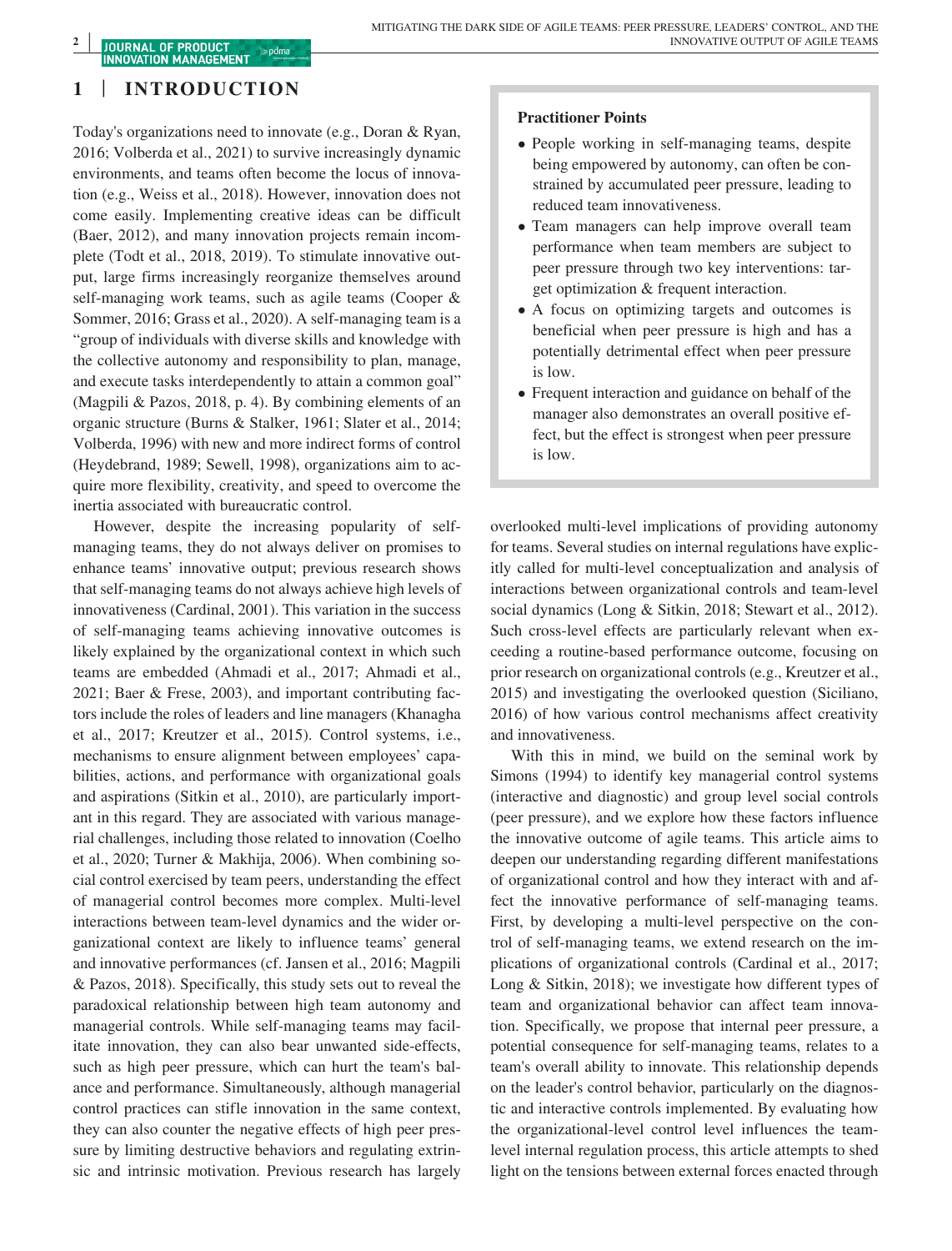existing managerial control systems and internal forces exerted horizontally, i.e., by peers within self-managing teams. In this way, we aim to advance the idea that different control systems need to be considered in combination (e.g., Loughry & Tosi, 2008; Stewart et al., 2012). Second, we add to literature seeking to identify strategies for avoiding issues inhibiting innovation within teams (e.g., Todt et al., 2018). We do this by conceptualizing the management layer as moderating the effects of social influence within the self-managing team. This moderation ensures that the team's activities align with the organization's goals and strategy; we examine how managerial control may affect the teams' innovative output, an area that has not yet been widely studied (Büschgens et al., 2013). We distinguish two types of controls, namely diagnostic and interactive controls (Simons, 1994). Diagnostic controls are traditional management control system used to monitor and optimize targets and outcomes. Interactive controls, on the other hand, can be considered a more active form of control that is based on stimulating managers to communicate with the employees and to support them. We also consider innovative output as a performance outcome, thereby extending prior research (e.g., Kreutzer et al., 2015) primarily focused on how general performance outcomes are affected by managerial controls.

We develop five hypotheses and test the research model (Figure 1) with multi-level and multi-source data collected from 97 self-managed, agile research and development (R&D) teams and the various management layers in a large multinational corporation (MNC), a leader in the telecommunications industry. Like many information and communication technology organizations, the firm decided to move to agile software product development. While peer pressure emerges from interactions between team members, it is measured directly at the group level. To visually capture the process of emergence, we have included an additional level in Figure 1.

### **2** | **THEORY DEVELOPMENT**

### **2.1** | **Self-managing teams and peer pressure**

Peer pressure can be a consequence of flatter management structures and increased worker autonomy (Tompkins & Cheney, 1985). Although self-managing teams might experience less bureaucratic control, they are not free from control because peer pressure can often develop. This kind of social pressure directs employees' behavior toward accomplishing organizational objectives without relying on the bureaucratic hierarchy. Team members develop mechanisms "in concert" to control their activities (Tompkins & Cheney, 1985). By cooperating on common team tasks, team members establish norms for their activities. Initial norms, representing "correct" behavior, are the basis and formal instrument to exercise control (Jermier et al., 1991), leading to peer pressure developing within the team.

Peer pressure can be understood as a team-level phenomenon, defined as a system of control exerted and perpetuated by workers, which involves micro-techniques of discipline for regulating and normalizing collective team action and the actions of individual employees. Peer pressure emerges as a dimension of team culture (Akgün et al., 2010; Owens & Hekman, 2016). Team members' shared norms and values legitimize attempts to influence teammates' behavior through verbal disapproval such as direct demands, open confrontation, or guilt-inducing comments (Druskat & Kayes, 2000). While individual team members apply pressure, they act based on collective norms and the behalf of their team (De Jong et al., 2014). The emergence of peer pressure is, therefore, a dynamic, interactive process. More specifically, following the definition of emergence by Kozlowski and Klein (2000), we consider peer pressure to be a bottom-up phenomenon, whereby individual characteristics and dynamic social interaction yield a higher-level group property.

When employees work together to generate their own social rules, this can give rise to a feeling of collective empowerment (e.g., Barker, 1993; Sinclair, 1992). This refers to a belief that, to reach specific ends, an individual can influence other people or events in an organization or a group (Greenberger & Strasser, 1986; Kanter, 1977). However, in this kind of participative environment, individual autonomy, which allows the employee to decide when and how to perform a task (Hackman & Oldham, 1976), is likely to be overridden by pressures to conform to other team members' expectations. Here autonomy becomes collective rather than individual (Herman, 1982), and the locus of control moves from the organizational management to team members, who cooperate by creating social rules and norms. These rules and norms then drive their behaviors, constituting the basis for meaning and sanctioning modes of social conduct (Barker, 1993).

Through a process of internalization, which occurs when employees feel a sense of identity within the organizational value system, peer pressure becomes part of the "standard operating procedure." Classification usually legitimizes uninterrupted individual domination inside the team (Greenblatt, 1986; Hacking, 1986). Classifying individuals as poor or good workers is relevant for determining which employees make active contributions, as expected by others, and sanctioning employees who do not (Foucault, 1980). Team members are evaluated against a norm or average, so rankings are constantly generated. Continuous surveillance, which normalizes behavior, is likely to help employees develop selfcontrol and establish an organizational conscience (Merton, 1968; Presthus, 1962; Whyte, 1956).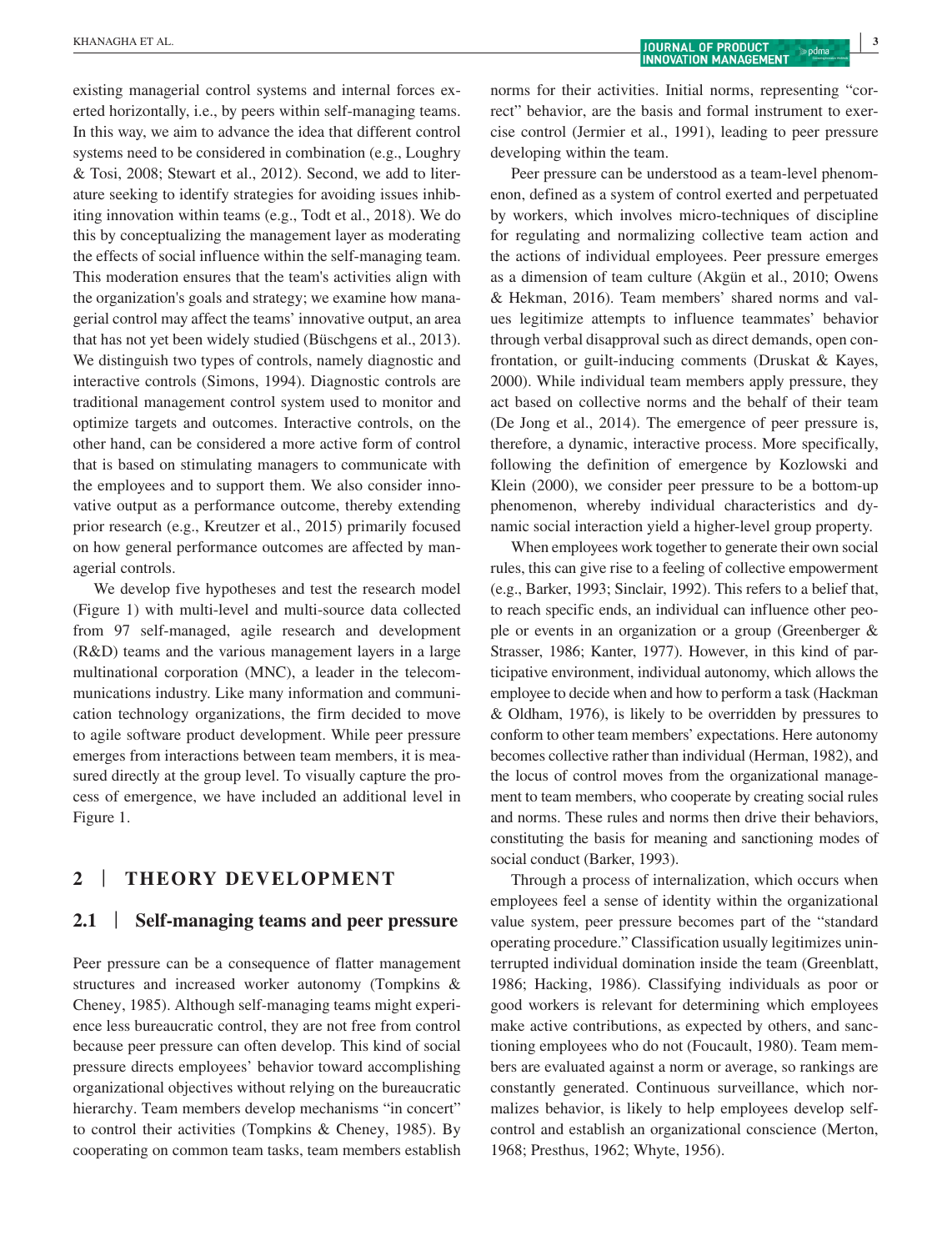#### **JOURNAL OF PRODUCT <sup>4</sup> | pdma**

### **2.2** | **Team innovation**

Organizations are increasingly reliant on teams developing innovative solutions. Entrepreneurial teams, new venture teams, R&D teams, new product development (NPD) teams, and science teams are some common terms used for describing what are, essentially, innovation teams (ITs). While these teams operate in different environments, experience contextual differences in risk level and uncertainty, and their responsibilities may vary, they all share the common goals of developing and implementing new products, processes, or solutions (Thayer et al., 2018).

Due to its seemingly contradictory demands, team innovation is a complex, paradoxical process. ITs explore creative ideas and exploit existing knowledge so that creative solutions can be feasibly and usefully implemented (Bledow et al., 2009; March, 1991). Consequently, team innovation is a multistage phenomenon consisting of idea generation and idea implementation, yet innovation moves dynamically and non-linear, not neatly between these stages (Bledow et al., 2009; Cheng & Van de Ven, 1996). Due to the strong element of creative problem solving involved with the innovation process, autonomy, a prerequisite for idea generation, has been a key characteristic of ITs. Moreover, strong reliance on creativity has resulted in a multi-level view of team innovation, attributing the apparent complexity to cross-level differences in creativity requirements and complex interactions among the phenomena operating at a given level of analysis (e.g., Anderson et al., 2014; Mumford & Hunter, 2005). As a result, different levels of antecedents have been proposed at the individual, job, group, and organizational levels of analysis, governed by a wealth of theoretical approaches (e.g.,

cognitive, motivational, entrepreneurship, leadership, networks, culture, and strategy).

This study defines team innovation as the generation and implementation of novel and useful outcomes (Nijstad & De Dreu, 2002). We acknowledge that team creativity is a core element of team innovation; however, we emphasize generating creative ideas and putting them into action (Hülsheger et al., 2009). Early emphasis is placed on exploration and divergent thinking, whereas in the second stage, the emphasis shifts to exploitation and convergent thinking. We also ground our approach on the assumption that, due to synergies from synthesizing different insights and perspectives, and the mutual stimulation of creative insights, team-based work is fundamental for innovation (van Knippenberg, 2017; West & Farr, 1990).

### **2.3** | **Peer pressure and innovative team output**

While a certain degree of peer control within a team may stimulate alertness and learning among team members, agile teams tend to have an average or above level of peer pressure. In other words, in agile teams, it is unlikely to observe extreme cases of low peer pressure and the related potential downsides. However, when peer pressure is high, innovative team output can be constrained in several ways. First, pressure to act in a particular way can stifle an individual's intrinsic motivation. Previous studies compared people with intrinsic motivation with those whose actions tend to be controlled externally. They found that individuals with intrinsic motivation engage more with tasks, show more interest in what they are doing, and are more confident; thus, they



**FIGURE 1** Research model and hypotheses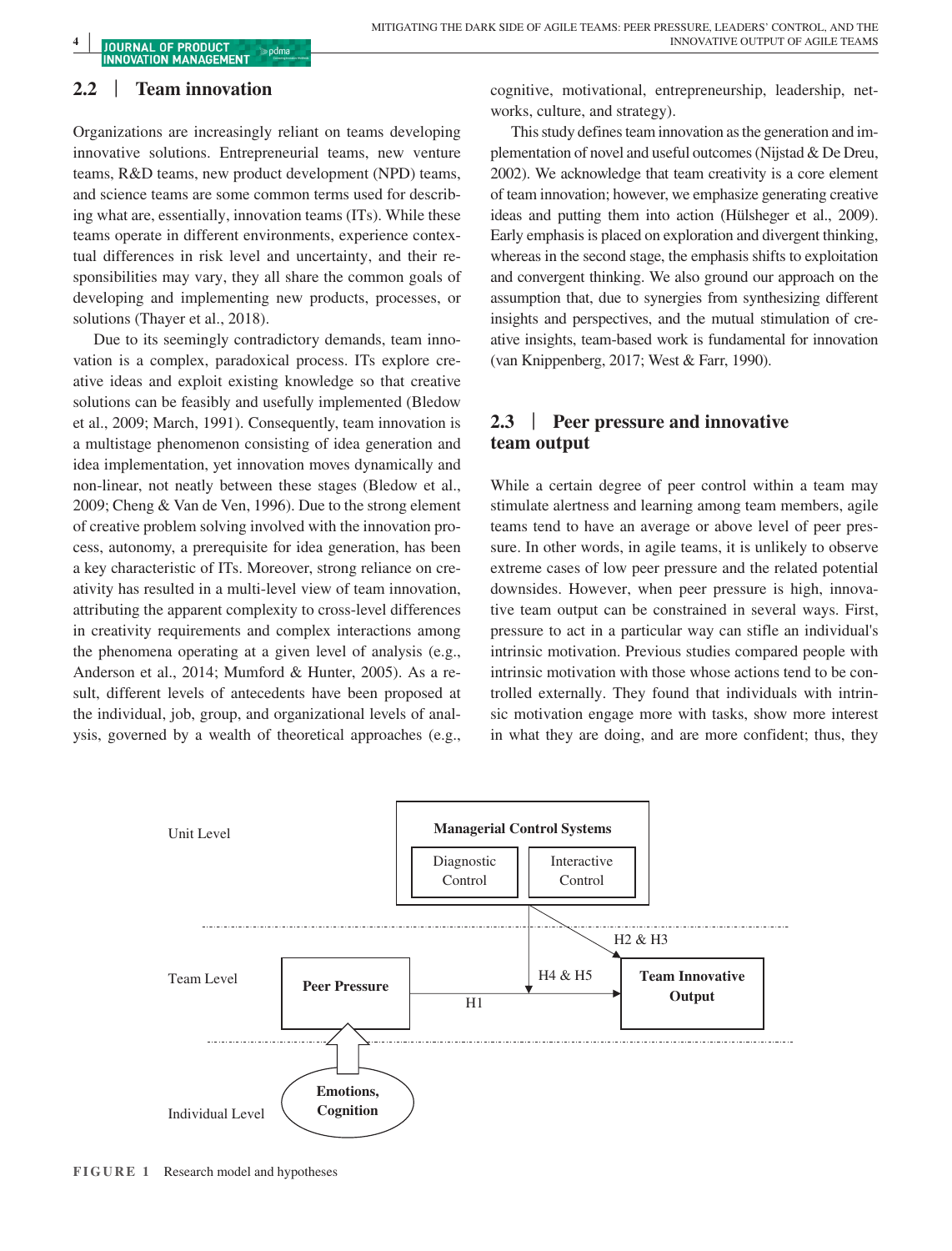perform better and show greater persistence and creativity (e.g., Deci & Ryan, 1991). Such individuals are more likely to take risks and remain focused on tasks for longer, and they also develop ideas or solutions for problems. However, individuals who feel pressured to think and behave in certain ways and whose behavior is monitored closely might have less intrinsic motivation. They may become less focused on team activities (Deci et al., 1989; Deci & Ryan, 1987).

Second, peer pressure implies that team members adhere to collective norms and rules, with violations resulting in various forms of sanctioning by the team. Consequently, for individuals within teams, a sense of introjection arises because they are driven by external regulation (Deci & Ryan, 1985). Under such circumstances, individuals are not operating in response to explicit directives but are instead following the expectations of others. As a result, innovative outcomes will be discouraged, as they often require divergent thinking and behavior and intrinsic or extrinsic stimuli. Thus, we argue that peer pressure within a team will be significantly related to the team's innovative output.

**Hypothesis 1** *Team peer pressure will be negatively related to the innovative output of the team.*

### **2.4** | **Leaders' control and their influence on innovative team output**

Peer pressure, in the form of scrutiny from other peer group members, acts as a form of horizontal surveillance; it is different from the vertical control achieved by monitoring the work performance of individuals and teams, enacted through the control systems and behavior of organizational leaders. The controls used by leaders are "formalized procedures and systems that use information to maintain or alter patterns in organizational activities" (Simons, 1987, p. 358). Examples include planning systems, reporting systems, and monitoring procedures that rely on information use. Through reconciling organizational tensions between innovation and efficiency (Henri, 2006), leaders may use control to overcome organizational inertia and bring about both evolutionary and revolutionary changes in the firm (Simons, 1994).

We focus on two distinct types of managerial control. First, one control system, closely related to managementby-exception, is diagnostic control systems (DCS) (Simons, 1991). These systems involve team goals formulated according to a given organizational vision and strategy and related feedback loops. The feedback loops control any deviation from the team's proximal and distal goals, based on the continuous collection of team performance data, and allow different tolerance levels for discrepancies. Second, managers may adopt a more participative approach, such as intervening in daily organizational decisions; this is referred to

as interactive control. Managers using this form of control "personally and regularly involve themselves in the decisions of subordinates" (Simons, 1991, p. 49). Interactive control systems are used when team managers and/or external stakeholders regularly stimulate dialogue and interaction with team members; this is done to influence the team members' decisions and the impact of their work and ensure they are focusing on set objectives.

### 2.4.1 | Diagnostic control and innovative team output

By imposing deadlines and providing feedback loops, diagnostic controls can act as "non-synergistic extrinsic motivators" (Amabile, 1993), meaning that they can never be positively associated with intrinsic motivation. Without any diagnosis, team members may lose focus and alignment with organizational goals. However, expert organizations often routinize such controls, and when exercised too frequently or strictly by managers, the controls may prove detrimental to an individual's sense of self-determination. The feeling of being directed by powerful management does not build a sense of competence or a deep engagement with one's work. A work environment that emphasizes extrinsic motivators without supporting intrinsic motivation will, over time, undermine any initial intrinsic motivation (Amabile, 1993). DCS are tied to existing lines of authority and responsibility, and they undermine individual commitment to cross-functional processes (Abernethy & Brownell, 1999). To achieve the highest level of creative and productive work, individuals performing complex tasks require a combination of intrinsic motivation and synergistic extrinsic motivation (Amabile, 1993). Diagnostic control can foster single-loop learning, but not the higher-level (double-loop) learning required to encourage innovative behavior (De Haas & Kleingeld, 1999). Also, the use of diagnostic control typically involves limited information flow and structured communication channels, while innovation relies on a free flow of information and open channels of communication (Kohli & Jaworski, 1990). Additionally, Van Den Bosch et al., (1999) suggest that discussion initiated by using diagnostic control will, at best, lead to corrective action. Hence, we hypothesize that:

**Hypothesis 2** *Managerial diagnostic control is negatively related to innovative team output.*

### 2.4.2 | Interactive control and innovative team output

According to Simons (1995), interactive control systems are used in contexts with constantly changing information that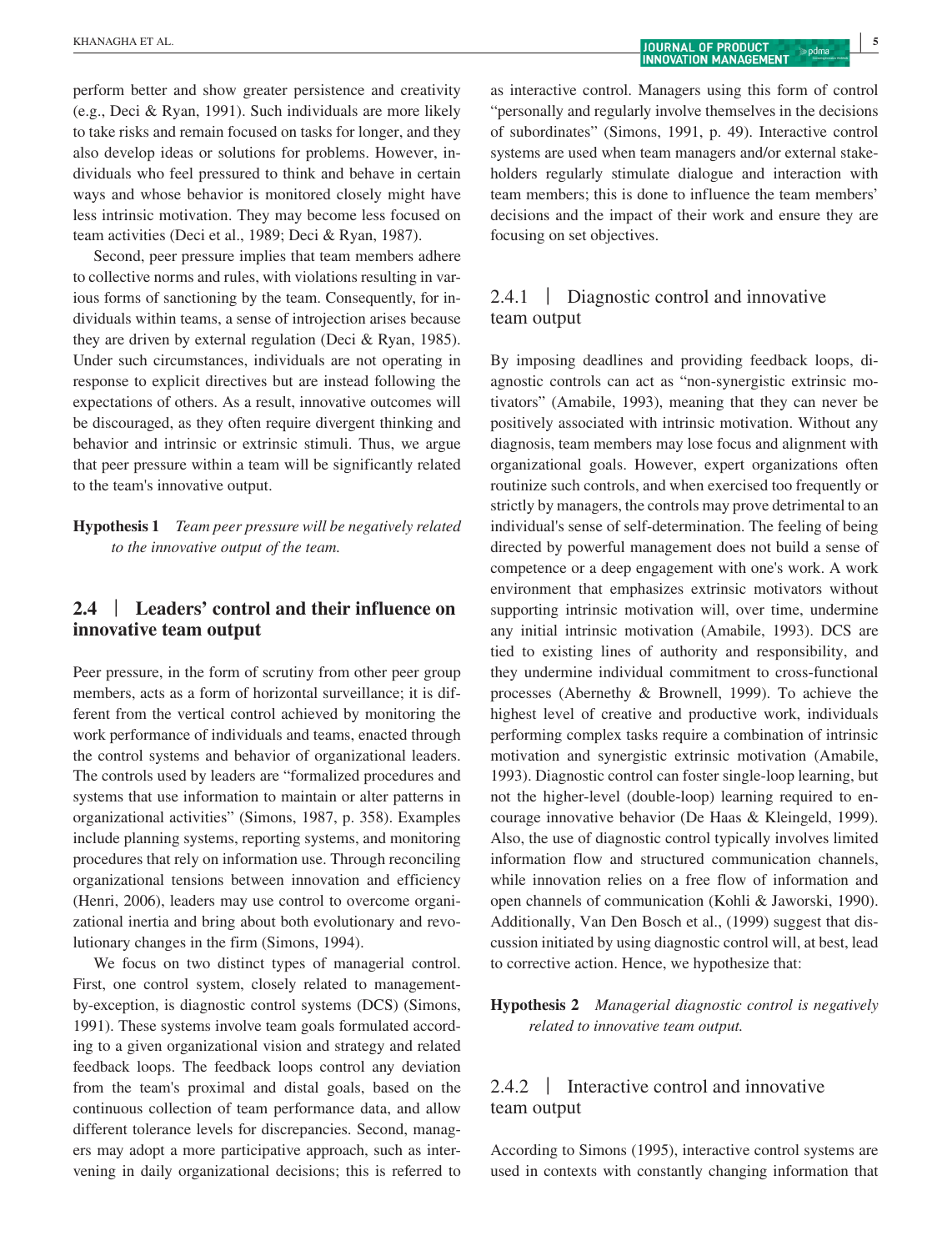#### **<sup>6</sup> |**  pdma

managers identify strategically important, requiring consistent attention to subordinates and being involved in their decisions. Interactive forms of control mean that data are better interpreted in face-to-face meetings between team members and managers, as this allows continuous debate and formulation of action plans. Interactive control systems are a tight form of control that provides a more open, informal, and subjective exchange of information (Chenhall, 2005). In a context involving rapid, iterative developments, lacking appropriate information can cause difficulties in developing plans for products or services and create issues when making evaluations for changing demands. This suggests that interactive management control systems are needed to facilitate learning and adaptation and make decisions based on adjustable criteria dependent on changing conditions (Chenhall, 2005). Interactive control provides intellectual stimuli, which will be beneficial in generating new knowledge and understanding of relevant cause-and-effect relationships (Henri, 2006). By stimulating dialogue and debate and expediting information exchange, interactive control systems enable knowledge dissemination, communication and distribution of information, and the development of strategic initiatives (e.g., De Haas & Kleingeld, 1999; Simons, 1995). In this way, managers can help teams deal with conflicts arising between innovation and efficiency, hence supporting them to focus on creative activities beyond regular responsibilities (Bass & Avolio, 1994). Thus, we hypothesize that:

**Hypothesis 3** *Managerial Interactive control is positively related to innovative team output.*

### **2.5** | **Cross-level interactions between control mechanisms and innovative team output**

Information and feedback from managers make it easier for teams to set targets or goals, allowing them to determine how to make up performance deficits and adjust certain behaviors. When external feedback is received, it may provide a different and unexpected perspective, leading to comparisons between the team's collective perception and a manager's external view (Berg, 1985). When managers behave in ways supportive of a team's goals and actions, they reinforce the team's perceptions of the desired behavior in the organization. While diagnostic control may directly damage creative work, we expect it to dampen the negative effect of peer pressure on innovation. In innovative teams, this effect reveals the paradoxical relationship between high autonomy and managerial control. By diverting the focus toward regular activities and efficiencyoriented tasks, diagnostic control itself might break the creative flow of a well-functioning innovation team. However, when peer pressure is high, managerial diagnostics may help a team recognize and resolve some detrimental consequences, such as destructive behavior and sanctioning against creative individuals. Therefore, we argue that while autonomy generally facilitates innovation, it can also bear high peer pressure. At the same time, while it has been shown to stifle innovation, managerial control can equalize cases of high peer pressure, dampening its negative effect.

A manager frequently meeting and speaking with individuals, i.e., a participative approach, may help to create both the intrinsic and extrinsic motivations required for innovative behavior. Managers may provide an outsider view not necessarily aligned with the team's shared norms and values. This may lead to ideas being encouraged or may help resolve tensions and problems standing in the way of innovation, for example, reserving time for individual development and teams accessing required expertise and resources. Thus, we expect both interactive and diagnostic approaches to help mitigate the negative effects of peer pressure on team innovative output. Hence we hypothesize:

- **Hypothesis 4** *Managerial diagnostic control weakens the negative effect of team peer pressure on innovative team output.*
- **Hypothesis 5** *Managerial interactive control weakens the negative effect of team peer pressure on innovative team output.*

### **3** | **METHODS**

### **3.1** | **Research setting**

### 3.1.1 | Agile software development and scrum

Agile software development departs from traditional, planbased approaches to software engineering to emphasize lean processes and dynamic adaptation rather than detailed frontend plans and heavy documentation (Nerur & Balijepally, 2007). It is typically used in settings where it is pivotally important to detect, identify, and respond to emerging user requirements (Schwaber & Beedle, 2002) with minimal formal processes (Cockburn, 2006).

Agile principles, first discussed in the "Agile Manifesto" (Fowler & Highsmith, 2001), aim to create business value by delivering working software to users at regular short intervals. These principles have, in turn, spawned several practices built around two premises: (a) self-organizing teams whose members are collocated and work at a sustainable pace, allowing for creativity and productivity; and (b) the active participation of customers (or their surrogates) in the development process, facilitating feedback and reflection to ensure better results (Dingsøyr et al., 2012).

"Scrum" is one of the most common agile methods. It emerged from the "NPD game," a holistic approach to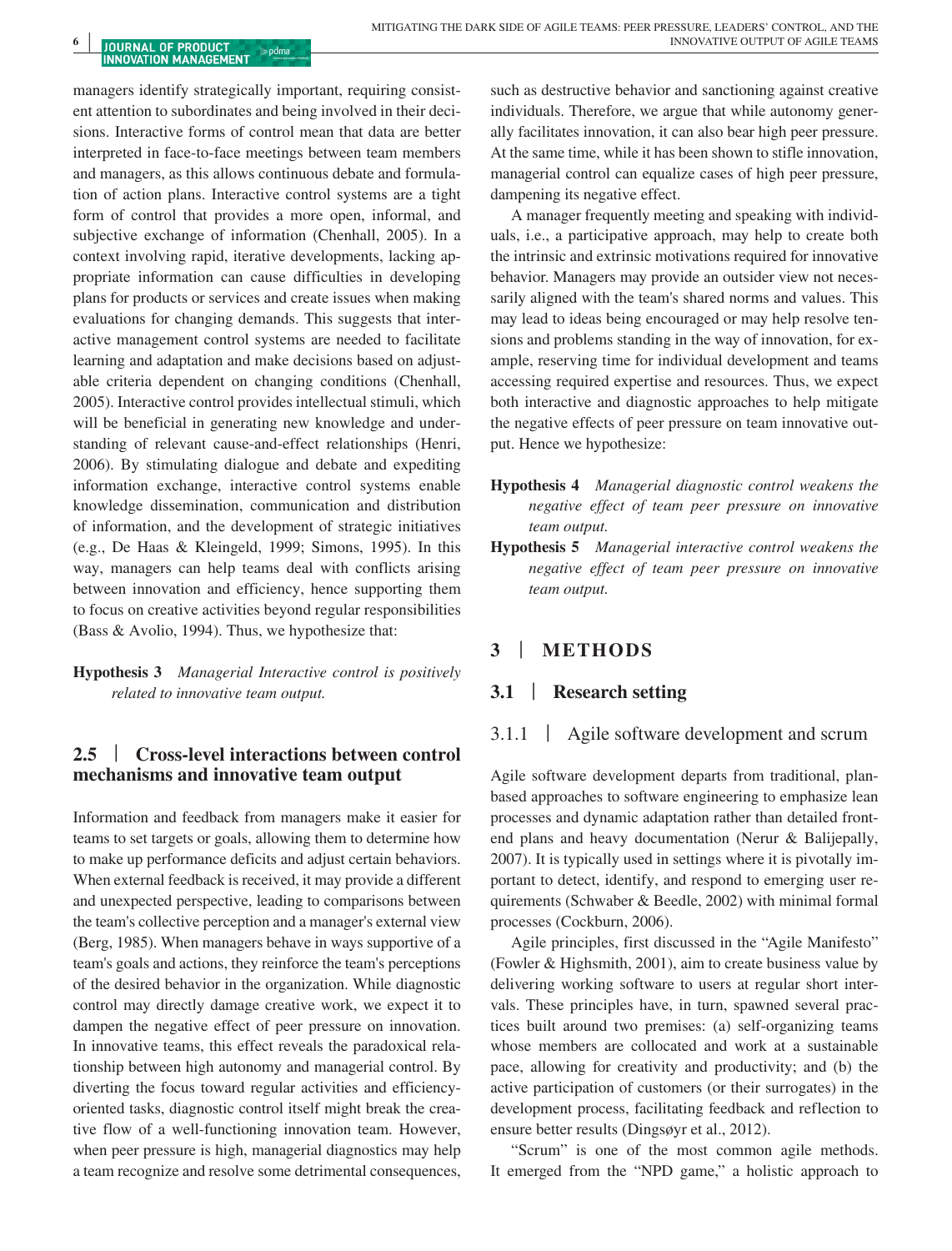product development. Self-managing teams implement innovative products in "sprints," i.e., short periods of two to four weeks, each starting with a planning session and ending with a review. Scrum consists of six principles: (a) self-managing teams with high autonomy, (b) very challenging goals, (c) subtle control, (d) overlapping development phases, (e) multifunctional learning, (f) organizational transfer of learning (Takeuchi & Nonaka, 1986). In every team, the product owner (PO), i.e., a functional unit manager, determines the items that need development, which then get listed in the product backlog. The backlog always reflects the current knowledge of necessary tasks. During each sprint planning phase, team members select the top priority items from the product backlog and include them in the next sprint. Daily meetings coordinate the team's work. On the other hand, the Scrum master, the equivalent of a project manager, is responsible for multiple things, perhaps most importantly, enacting the Scrum values and practices and resolving any issues preventing the team from working effectively.

### **3.2** | **Participants and procedures**

We collected survey data from 97 R&D teams in a telecommunications MNC, including their internal team managers and their higher-level managers in 34 organizational units, located in 11 different countries, including Canada (5), China (16), Croatia (12), Hungry (5), India (2), Ireland (13), Italy (1), Madrid (11), Poland (6), Sweden (25), and the United States (1). Data to develop reliable scales came from 44 exploratory interviews held over three months in the same MNC. To introduce the study and secure the involvement of employees and respective managers, one of the authors contacted the top manager in each of the units involved. The types and sizes of teams and the levels of task complexity were very similar in all the organizational units. Most teams in the study were developing new products to implement new software functionalities. Some of them (9%) were working on software maintenance, undertaking vast activities, including optimization, error correction, deletion of discarded features, and enhancement of existing features. Both types of teams had similar responsibilities and issues concerning innovation and agile initiatives. The average team size was seven members (size ranged from five to nine), and the average agile team had been formed for an approximate average of 1.5 years. Our study defined a team as a group of people who: (a) worked together permanently, (b) reported directly to the same supervisor and group of stakeholders, (c) were coordinated by the same internal team coordinator (Scrum master), (d) recognized themselves as belonging to a team with a unique identifier (i.e., the team's name). Without exception, team members interacted at least once a day during stand-up meetings and/or while completing tasks. Team coordinators

## **|** KHANAGHA ET AL. **<sup>7</sup>**

were often present to monitor the team's activities at those meetings. To reduce potential common method bias, we gathered data from three different sources. Team members reported on team peer pressure, the team's internal leaders, the team size and age, and their organizational managers reported on diagnostic and interactive controls and innovative team output. All respondents were repeatedly encouraged to participate; we reminded them that a high response rate would increase the reliability of results, which would help their organization. Of the 1441 questionnaires sent out to team members across 226 teams, we received 726 responses relating to 140 teams (50% response rate). After cleaning the data and assessing inter-rater reliability, retaining only teams where at least two members responded, we obtained a final sample for the analysis made up of 248 team members, 126 teams, and 126 internal team coordinators (Scrum masters). Finally, we conducted a third survey among unit-level team managers one month later; we sent several reminders to these individuals until we received 97 complete responses. We used this time lag to avoid potential issues arising from a concurrent measurement of independent and dependent variables.

### **3.3** | **Measures**

The surveys were in English, the common language used in the company. Some of the items in our survey came from previous research. In some cases, we adapted them slightly to the team context. We used seminal and recent work to develop and validate scales for team-level interactive and diagnostic controls. The surveys were tested in a pilot study on 23 team members and managers across different sites; we asked them to complete the survey and comment on any ambiguity in the questions. We held individual follow-up interviews to collect feedback and suggestions for improving the questionnaire, which we used to revise some items.

### 3.3.1 | Team peer pressure

We used three items from Wright and Barker's (2000) scale to measure peer pressure. This scale represents the first psychological measure used to validate the manifest dynamics of peer pressure, as reported by Barker (1993). The selected items are meant to capture the degree of responsibility, control, or discretion provided by the management system established within a team due to team norms. Specifically, we asked team members to respond to the following items: (a) "My team makes sure that everyone in the team pulls his/ her weight," (b) "Within my team, we need the agreement of everyone in the team to decide how to use my working time," and (c) "Within my team, we usually check with other team members before doing something that might affect them."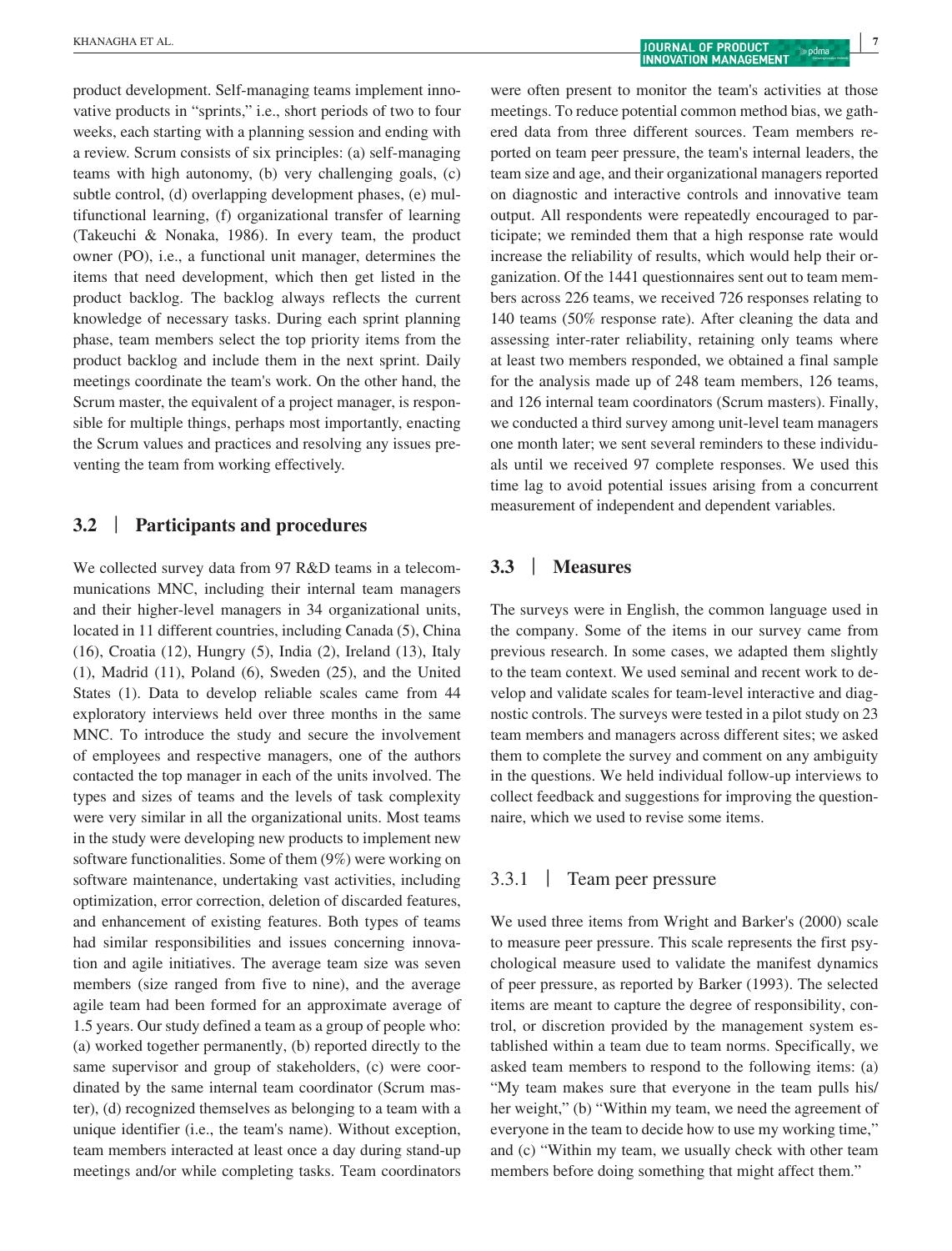We assessed team peer pressure and all the team member survey variables on a seven-point Likert scale, ranging from 1 for "strongly disagree" to 7 for "strongly agree."

### 3.3.2 | Interactive and diagnostic controls

We used a systematic approach for scale development, following the steps recommended by seminal references (Rossiter, 2002). Based on Simons's (1991, 1994) original work and transcripts of interviews with team members and others in the organization, we started by determining a theoretical basis for scale items. We subsequently explored other sources of information, including organizational documentation on the way teams worked, and then created a tentative list of survey items. This resulted in 10 items (5 for each moderator variable). We conducted in-depth interviews with three leaders to check any ambiguity in the item formulation and to suggest improvements to the questions. Of the 10 items, 2 were dropped (1 per variable) due to perceived ambiguity. We conducted an exploratory factor analysis to verify these measures' reliability and internal consistency, and a two-factor structure for the 8 items was confirmed (explaining 78.24% of the variance). The factor loadings ranged from 0.788 to 0.923, which is above the acceptable threshold. Higher-level managers were asked to answer the following four items using a Likert-type scale (from  $1 =$  "strongly disagree" to  $7 =$  "strongly agree"). The items used to measure the interactive control were:

- "I ensure that learning about our products is an important agenda to discuss inside my team or teams"
- "I ensure that product innovation is a regular focus of attention for all the team members within my team(s)"
- "I participate in all the team's ceremonies and events"
- "I continuously challenge and debate team's work progress data or their action plans."

Diagnostic control was measured using the following items:

- "My team is regularly (several times in a month) asked to provide information about our work progress"
- "I regularly see information about the team's progress in the achievement of their competence goals or learning objectives"
- "Competence goals are regularly (at least twice a year) provided to my team."

The questions about managerial controls were not inherently positive or negative. Thus, there was no strong reason to believe that managers may try to ascribe unrepresentative behavior to themselves. Nonetheless, to ensure reliability and test the validity of our measurements, we added one question from each leadership control scale to the Scrum masters' survey. The correlation between the two measures was high (*r* = 0.64 for *Diagnostic Control* and *r* = 0.58 for *Interactive Control,*  $p < 0.001$ *), providing additional assurance regard*ing the credibility of our measurement.

### 3.3.3 | Team innovative output

Higher-level managers assessed the innovative output of their teams using a scale ranging from "very low" (1) to "very high" (7), using items closely related to those used in the company's internal appraisal system. To ensure the validity and reliability of our measurement, we used several measures before, during, and after our survey. Before launching, to increase the face validity of our survey, we interacted extensively with the company to avoid defensiveness or withdrawal by the respondents (Johnson & Saboe, 2011). We avoided abstract or fully qualitative assessments and rather had managers evaluate innovation performance based on tangible, unbiased, and standardized elements (reflecting internal appraisal systems). The items rated in this way were: patents or the number of ideas generated for new features or new system improvements; new ideas generated for improving the team's way of working; new ideas generated for minor improvements to existing products; use of new practices, new tools, or ways of working; the implementation of radical/major new product ideas. Ensuring correspondence between our scales and internal measures enabled us to capture variation in performance across the teams without neglecting complex commercial issues, HR problems, technological concerns, or other issues that could influence the teams' innovation output and are difficult to control due to the company's confidentiality concerns. During the survey, we interacted with managers through internal communication channels, and we ensured that there was a common understanding of the survey questions. After the survey, to further assess the reliability of our measurement, we secured access to an idea box and checked the correlation between the innovation performance reported by managers and the number of ideas submitted by teams. Not all the teams in our study used an idea box. More importantly, since it was operationalized, it did not cover all instances of innovation. However, there was a strong correlation between two measures  $(r = 0.61,$  $p < 0.001$ ) in the sample that we used (34 teams), providing extra assurance about the credibility of our measurement. As various measures of innovative output have unique aspects, a change in a latent variable may not cause simultaneous variation in all measures (Jarvis et al., 2003). Hence, different dimensions of innovative output can be considered indices produced by observable variables and are, therefore, formatively measured.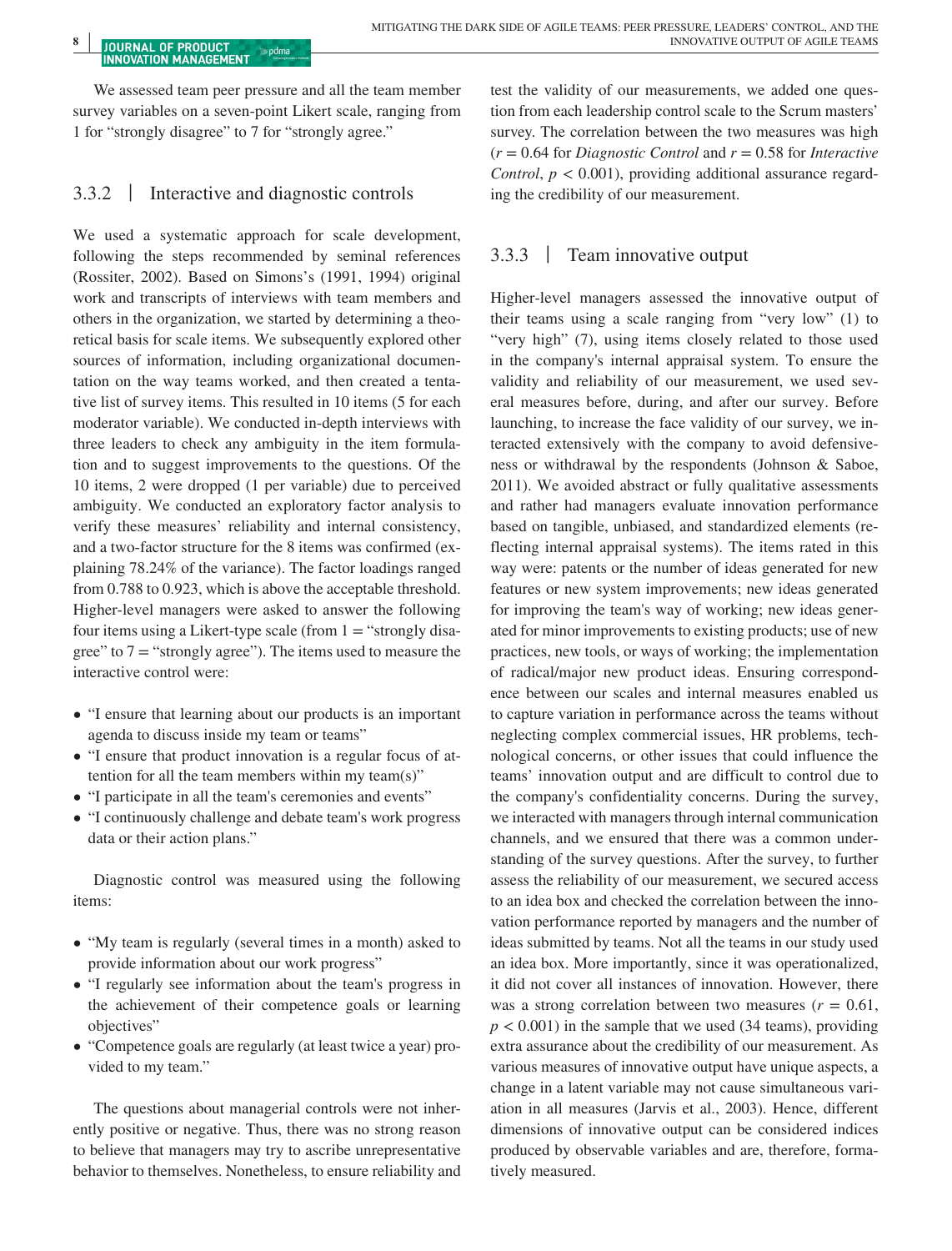### 3.3.4 | Control variables

Previous research shows that team processes and outcomes can be strongly affected by the group's composition (Williams & O'Reilly, 1998). Group size and team tenure are central among team composition variables and influence group processes and outcomes (e.g., Ancona & Caldwell, 1992; Bantel & Jackson, 1989). We used these variables as control variables in our regression models. The group size was obtained from the internal team managers and evaluated as the number of team members. We assessed team age as the current team's years of experience; this came from the internal team manager's survey.

### **3.4** | **Aggregation and measurement analysis**

The mean inter-rater agreement values for team-level constructs in this article, i.e., peer pressure  $(r = 0.78)$ , exceeded the generally accepted cut-off point of 0.70 for substantial inter-rater agreement (range: 0.67–0.86). To complement these statistics, we also estimated group-size-corrected and intra-class correlation coefficients (ICCs). This procedure yielded acceptable intra-class correlations for the construct  $(0.72)$  and significant *F*-tests ( $p < 0.001$ ), confirming the appropriateness of aggregating individual-level data to the team level. We assessed our multi-item measures' convergent and discriminant validity with confirmatory factor analysis (CFA) on the team-level data. The measurement model included three latent variables constructed by calculating the means for their underlying constructs: peer pressure, diagnostic control, and interactive control. The CFA yielded a non-significant chi-square and a good fit to the data  $(CFI = 0.93; RMSEA = 0.053)$ . Reliability analyses of our multi-item measures yielded satisfactory Cronbach alpha coefficients (0.73  $\leq \alpha \leq$  0.95). Together, these results support the validity and reliability of our measures.

### **4** | **RESULTS**

Table 1 shows means, standard deviations, and bivariate correlations among the key variables of our study across two levels. Table 2 illustrates the results of the multi-level regression model for the outcome variable, i.e., the innovative output of teams. The models indicate a good level of fit and give, more or less, similar results in terms of this study's different focal variables. The team-level construct, i.e., peer pressure, is statistically significant and negative  $(\beta = -2.241)$ , supporting hypothesis 1.

The effects of the two unit-level constructs, i.e., interactive control and diagnostic control, are both significant and in the expected directions in Model 4. The model confirms

that interactive control is positively related to innovative output ( $\beta$  = 2.80), and the relationship is statistically significant, supporting hypothesis 3. Diagnostic control is negatively related to the innovative output of the teams ( $\beta = -3.08$ ), and the relationship is statistically significant. However, because diagnostic control is not significant in Model 3, this interpretation needs further scrutiny. Because the final model is the strongest in terms of  $\chi^2$  value and the moderation chart suggests opposing forces that may cancel each other without considering interaction effects, we conclude that hypothesis 2 is supported. The interaction effects of managerial controls and peer pressure are significant: Figures 2 and 3 illustrate these relationships. In interactive control, the figure shows that an increased level of peer pressure negates the control's potential benefits. Conversely, higher levels of diagnostic control seem to be influential when there is greater peer pressure.

### **5** | **DISCUSSION**

Our study focused on a potential dark side of agile teams and asked how leaders might deal with this. We theorized and found that increased peer pressure to conform is a potential innovation inhibitor. We then identified managerial diagnostic and interactive controls as organizational-level factors that could mitigate or exacerbate this inhibitor. Our results suggest that peer pressure, focused on delivering and meeting deadlines, is linked to lower innovative team output. By illustrating how peer pressure is not beneficial for innovative team output when teams are working on high-intensity R&D activities, this finding contributes to research on normative mechanisms. The study underlines the importance of peer pressure as a motivational state in self-managing teams. We also show that managerial diagnostic and interactive controls moderate the relationship between peer pressure and team innovation. Diagnostic controls positively affect innovative output when peer pressure is high and have a potentially negative effect when peer pressure is low. Interactive controls also demonstrate an overall positive effect, but the effect is strongest when peer pressure is low. Specifically, this work is a first attempt at studying the multi-level performance effects of diagnostic and interactive controls and how they interact with the more commonly studied normative mechanism of peer pressure.

Questions about how various controls can and should be applied have attracted significant scholarly attention. Our study adds to existing research on control dynamics within organizations, for example, between managers and subordinates (e.g., Cardinal et al., 2017; see Long & Sitkin, 2018). Our results suggest that, depending on the level of peer pressure within a team, management control can foster innovative output and is important in the context of self-managing teams. By using interactive control to focus on strategic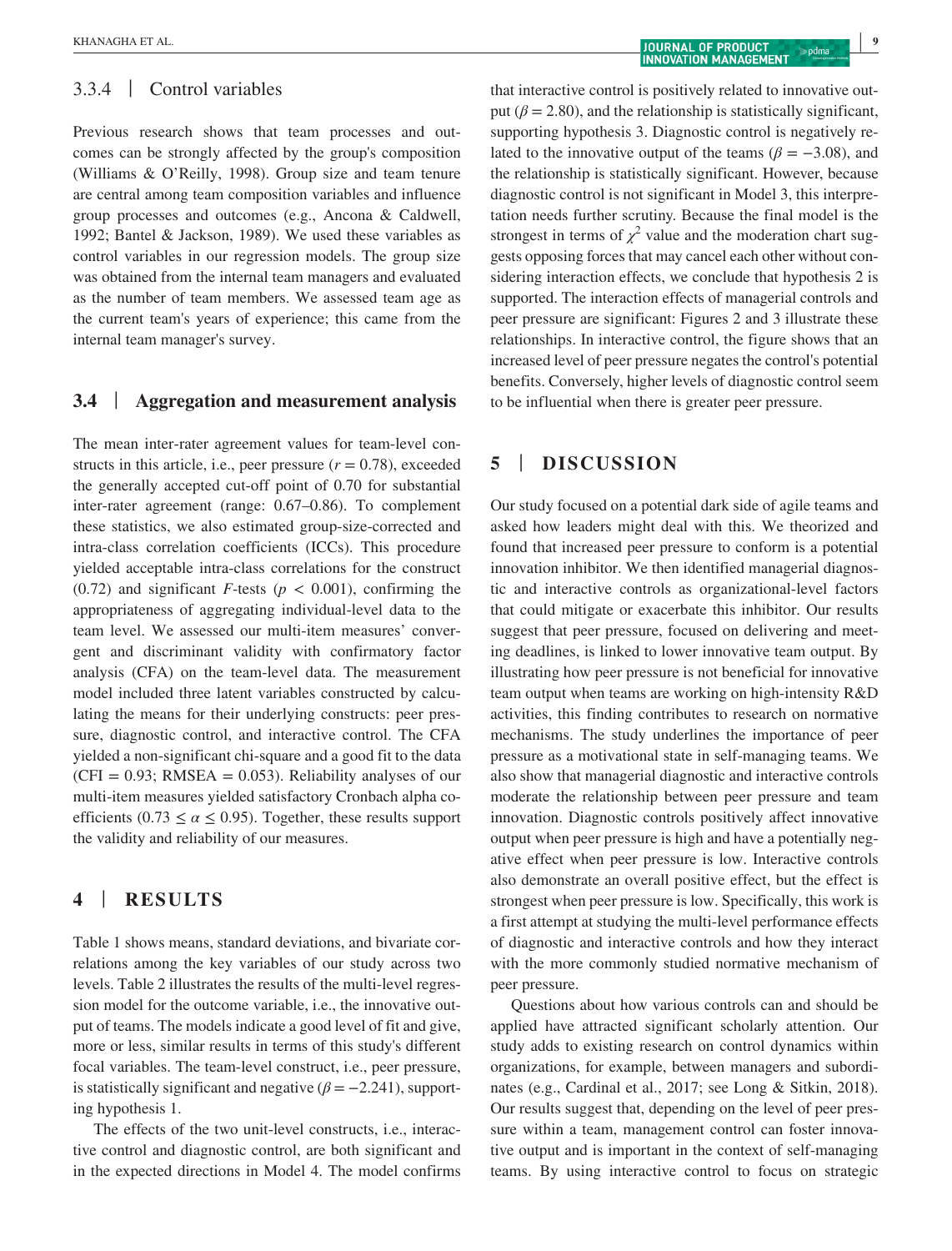#### **10 DURNAL OF PRODUCT**<br>**INNOVATION MANAGEMENT JOURNAL OF PRODUCT o**pdma

priorities, such as learning and innovation, managers can help to improve the team's innovative output. These results can be extended to the team level and complement empirical work undertaken by Abernethy and Brownell (1999) and Bisbe and Otley (2004), which indicate the role of control in the context of innovation.

This study also shows that because team members feel constrained by the need to meet deadlines, diagnostic control negatively affects a team's capacity for innovation. This is in line with theoretical arguments supporting the notion that both complementarity and competition exist between diagnostic and interactive controls, giving validity to including both types of control in theoretical and empirical analyses. The results indicate that managerial diagnostic and interactive controls both contribute to a team's innovation capabilities.

Our results also clarify the nature of the relationship between managerial interventions (through diagnostic and interactive control) and the normative mechanism of peer pressure. In innovative team output, diagnostic controls essentially help reduce the negative effects of peer pressure; interactive controls also reduces the negative effects, but to a lesser extent. Thus, consistent with our expectations, the effect of peer pressure on innovative output attenuates as diagnostic control increases. However, the effect is not strong enough that a high level of diagnostic control substitutes entirely for the effect of increased peer pressure.

With these results, we can extend prior research on the determinants of innovation in self-managing teams in several important ways. The study examined how management control systems determine innovative output in the context of self-managing teams. Overall, the findings indicate that with lower peer pressure, interactive managerial control makes a positive contribution to the innovative output of a team; however, diagnostic control does the opposite. When peer pressure is high, both control approaches seem to be useful in helping teams to overcome innovation challenges. This study adds to current research on managerial controls by proposing a theoretical framework that offers insights into the role of controls in implementing organizational strategies at the team level.

The study helps better understand the complexity of multiple controls characterizing workers who support firms in achieving their organizational goals in the post-bureaucratic era. It also empirically tests the model proposed by Simons (1995), confirming that control systems are tools used in implementing strategies, giving rise to the emergence of new strategies. However, the study extends the Simons model by introducing a new unit of analysis: managerial control in teams. In contrast to that model, where it was unclear how leaders' control could be combined with autonomous, social mechanisms, this study shows how leaders may use control to secure and extend the positive effects of self-managing teams, helping them become or remain more innovative.

Past research has recognized that multiple controls may be used concurrently in teams, but the effect on team performance has not been considered (Barker, 1993). Previous studies investigated the nature of impact without considering different controls' interdependent or joint effects (Henderson & Lee, 1992). Our study demonstrates that controls can complement each other or interact so that when used in combination, the impact on a team's innovative capabilities is stronger than when any form is used alone. We do not suggest, as traditional control theory would indicate, that controls can only be used as replacements for one another (Choudhury & Sabherwal, 2003). Complementarity and interactions between different controls depend on each control's specific nature and how they influence a predetermined outcome, both independently and jointly. Our findings on the relationship between managerial controls, both diagnostic and interactive, and peer pressure offer scope to extend the theory on organizational control. We provide a more comprehensive theoretical understanding of how different controls, formal and informal, combine and interact to influence team capabilities. Even though earlier current control theory provided insights into the different types of control mechanisms used by organizations, there is still no clear understanding of the specific working processes (Loughry & Tosi, 2008; Stewart et al., 2012), interrelationships between the controls, and their impacts on teams. Because it elicits the conditions needed for

**TABLE 1** Means, standard deviations and correlations

|                               | $\boldsymbol{n}$ | <b>Mean</b> | <b>SD</b> | (1)      | (2)      | (3)   | (4)      | (5)      | (6)   |
|-------------------------------|------------------|-------------|-----------|----------|----------|-------|----------|----------|-------|
| $(1)$ Team age (years)        | 97               | 1.5         | 0.450     |          |          |       |          |          |       |
| $(2)$ Team size (fte)         | 97               | 6.932       | 1.754     | 0.037    |          |       |          |          |       |
| (3) Team structure            | 97               | 5.480       | 0.932     | 0.083    | $-0.104$ |       |          |          |       |
| (4) Peer pressure             | 97               | 5.016       | 0.973     | 0.150    | $-0.089$ | 0.623 |          |          |       |
| (5) Team innovative<br>output | 97               | 4.343       | 1.363     | 0.147    | 0.103    | 0.032 | $-0.018$ |          |       |
| (6) Diagnostic control        | 34               | 5.780       | 1.029     | $-0.207$ | 0.143    | 0.161 | 0.064    | $-0.008$ |       |
| (7) Interactive control       | -34              | 5.710       | 0.879     | 0.002    | $-0.005$ | 0.278 | 0.163    | 0.285    | 0.369 |

\*Correlations above |0.22| are significant at *p* < 0.01.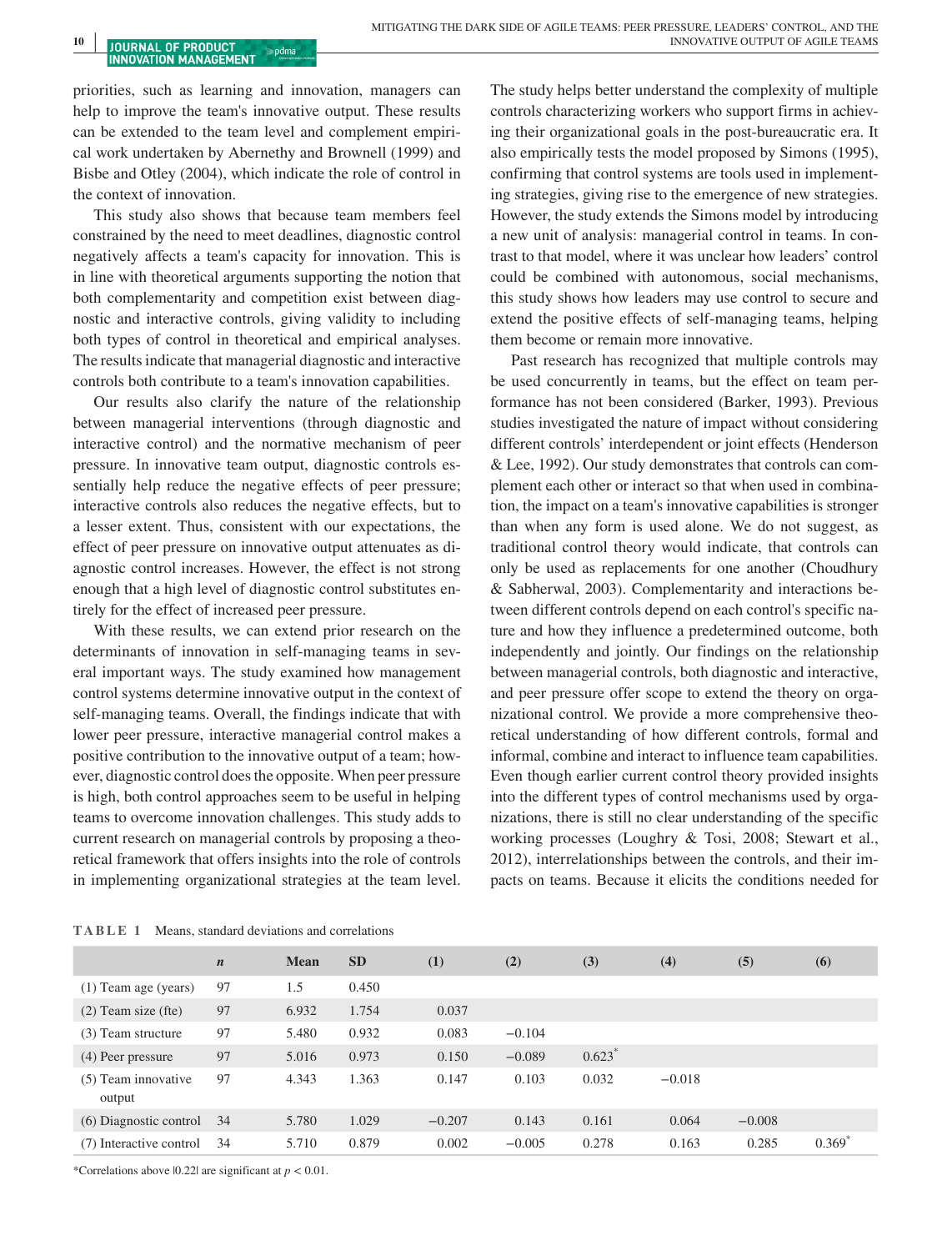| TABLE 2 Results of him analysis of team innovative outcome |             |       |      |               |         |                |               |         |                |               |         |                |
|------------------------------------------------------------|-------------|-------|------|---------------|---------|----------------|---------------|---------|----------------|---------------|---------|----------------|
|                                                            | Model 1     |       |      | Model 2       |         |                | Model 3       |         |                | Model 4       |         |                |
| Variable                                                   | B(SE)       |       | p    | B(SE)         |         | $\overline{a}$ | B(SE)         |         | $\overline{a}$ | B(SE)         |         | $\overline{a}$ |
| Intercept                                                  | 4.41 (0.13) | 32.97 | 0.00 | 4.06 (0.98)   | 4.16    | 0.00           | 1.64(1.31)    | 1.25    | 0.21           | 10.31(4.32)   | 2.39    | 0.02           |
| Team-level (Level 1)                                       |             |       |      |               |         |                |               |         |                |               |         |                |
| Team Age                                                   |             |       |      | 0.24(0.09)    | 2.70    | $0.01\,$       | 0.23(0.08)    | 2.81    | 0.00           | 0.32(0.77)    | 4.12    | $0.00\,$       |
| Team Size                                                  |             |       |      | 0.17(0.17)    | 1.02    | 0.31           | 0.10(0.17)    | 0.63    | 0.52           | 0.20(0.15)    | 0.13    | 0.90           |
| Team Structure                                             |             |       |      | 0.12(0.14)    | 0.83    | 0.41           | 0.10(0.13)    | 0.70    | 0.49           | 0.20(0.13)    | 1.53    | 0.13           |
| Peer Pressure (PP)                                         |             |       |      | $-0.28(0.15)$ | $-1.84$ | 0.06           | $-0.31(0.15)$ | $-2.11$ | 0.03           | $-2.24(0.85)$ | $-2.63$ | 0.01           |
| Unit-level (Level 2)                                       |             |       |      |               |         |                |               |         |                |               |         |                |
| Interactive Control<br>$\bigcirc$                          |             |       |      |               |         |                | 0.42(0.17)    | 2.50    | 0.01           | 1.77 (0.63)   | 2.80    | 0.00           |
| Diagnostic Control<br>$\overline{D}$                       |             |       |      |               |         |                | 0.09(0.15)    | 0.58    | 0.57           | $-2.67(0.87)$ | $-3.08$ | 0.00           |
| Cross-level interaction effects                            |             |       |      |               |         |                |               |         |                | $-0.27(0.12)$ | $-2.20$ | 0.03           |
| $PP \times IC$                                             |             |       |      |               |         |                |               |         |                | 0.56(0.17)    | 3.26    | 0.00           |
| $PP \times DC$                                             |             |       |      |               |         |                |               |         |                |               |         |                |
|                                                            |             |       |      | 9.74          |         | 0.04           | 17.58         |         | 0.01           | 32.28         | 0.00    |                |
| Log likelihood                                             | $-216.28$   |       |      | $-158.22$     |         |                | $-150.30$     |         |                | $-146.43$     |         |                |
|                                                            |             |       |      |               |         |                |               |         |                |               |         |                |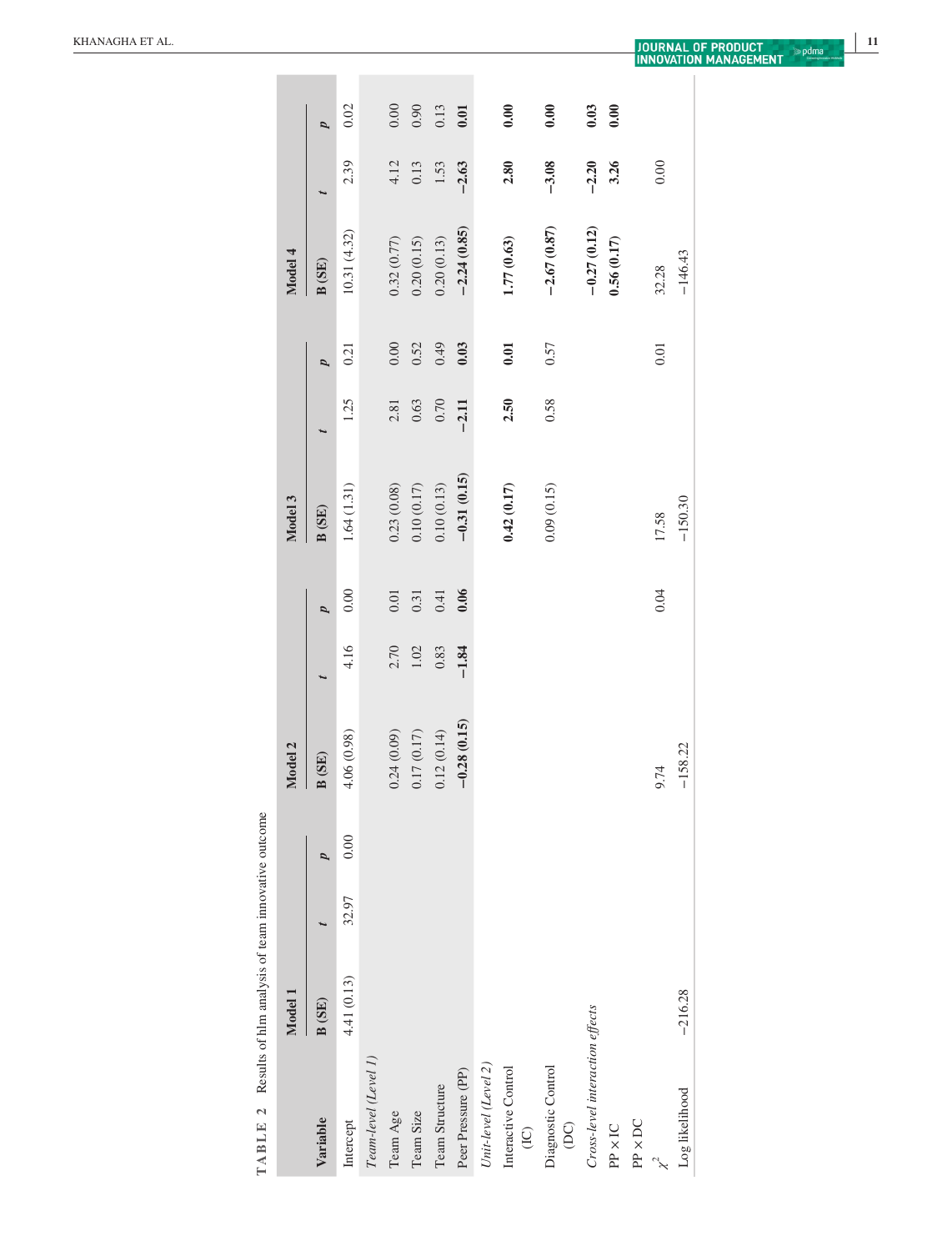

**FIGURE 2** Peer pressure by interactive control on innovative output

**<sup>12</sup> |** 



**FIGURE 3** Peer pressure by diagnostic control on innovative output

control mechanisms to interact with each other, theorizing about control interactions offers a holistic understanding of the phenomenon (Bendersky, 2003; Chadwick, 2010).

Our research draws on organizational control theory (Cardinal, 2001; Long et al., 2011; Sitkin et al., 2010) to explain team-level dynamics and outcomes. Cardinal and Kreutzer (2013) argue that most work on organizational control focuses on formal control. Research on informal control, such as peer pressure, pays no attention to specific controls that managers and team members can use to mitigate its effects. Understanding how organizations handle both formal and informal control systems requires a deep understanding of the mechanisms available to managers and what implications their use might have for team capabilities. Our work explores these issues in some depth by looking at the effects of using diagnostic and interactive controls both separately and in combination. Several scholars claim that formal controls are becoming less important due to the increasing team-based and knowledge-based work (Hagel et al., 2010; Kirsch & Choudhury, 2010; Kreutzer et al., 2015) that this creates a need to understand better how informal controls work. Our theorizing on the complementary use of controls reveals a set of criteria that managers could potentially use to reduce the negative effects of peer pressure.

Our findings support the notion that team peer pressure is a motivational state that can undermine the team's innovative output. It confirms the hypothesis put forward by Barker and Tompkins (1994) that as peer pressure (which Barker referred to as concertive control) becomes stronger, a team can reach the point of diminishing returns. When there is a high level of peer pressure, team members have to surrender too much of their identity for the team's sake, which has a detrimental effect on motivation. Our focus on informal team-related factors, such as peer pressure, provides a more finely-grained understanding of how peer pressure affects a team's innovative abilities. This confirms the usefulness of Wright and Barker's (2000) scale in a different setting than Hilgermann (1998), who applied the construct both in a service organization and with manufacturing workers. Hilgermann found a positive relationship between the extent of peer pressure in the team environment and team outcomes, such as job satisfaction and effectiveness. This is in line with Henderson and Lee's (1992) results, which, although exploratory, show that, in the context of design teams, team members' control positively affects team performance. The contrast with our observations underlines the need to explore peer pressure mechanisms further to reconcile these different results. In addition, to increase the generalizability of these findings, the effect that tasks have on teams' control behavior should be investigated. For example, our case included teams employed in highly complex R&D activities requiring a specific level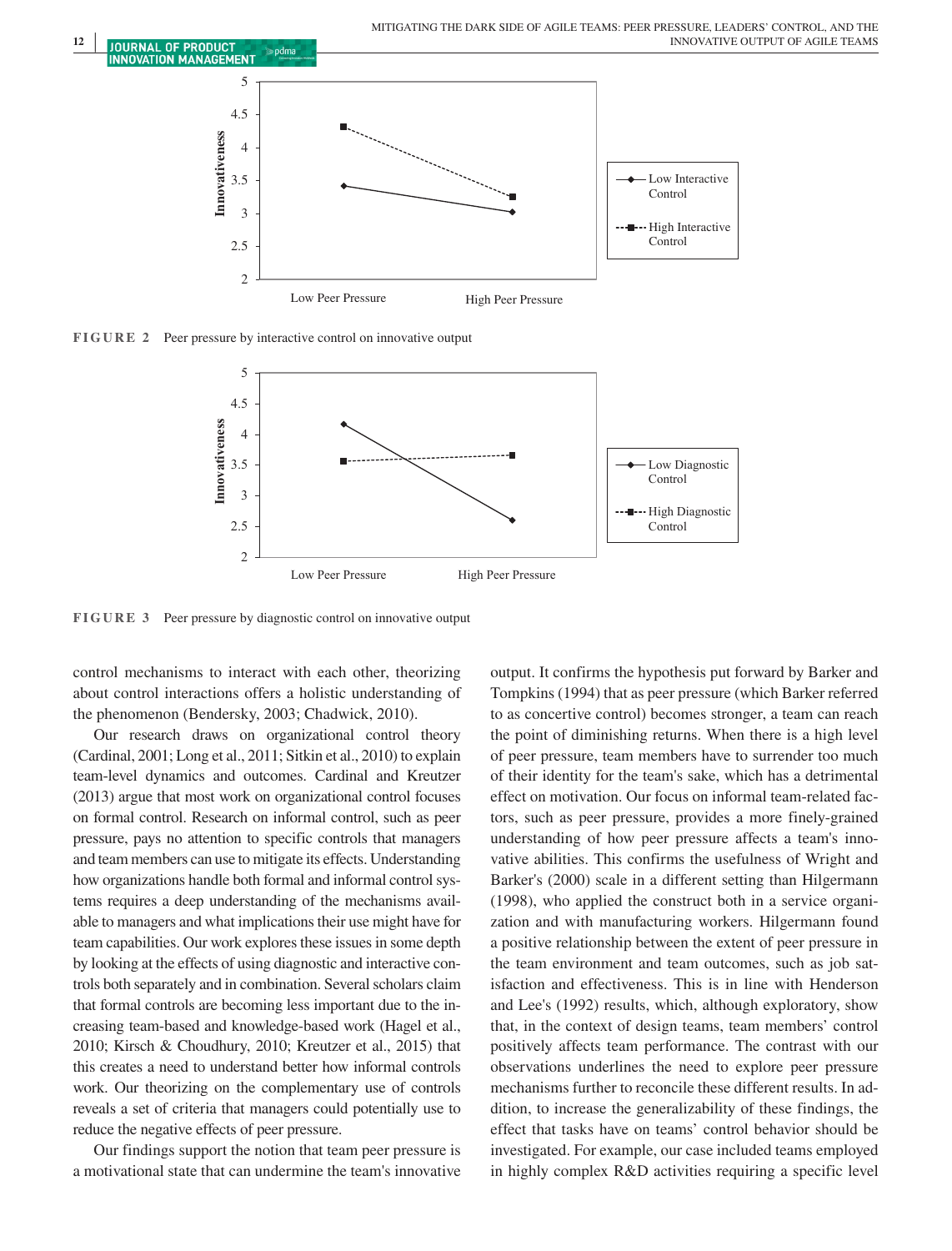**|** KHANAGHA ET AL. **<sup>13</sup>**

of learning. Previous studies investigated how other forces exerted by peers affect team performance (Stewart et al., 2012). However, despite its increasing importance in modern organizations, few studies have explored the influence of peer pressure. More research is needed to fully understand the joint influence of peer pressure and other peer forces– particularly investigating the combined effect of peer-based normative mechanisms and rational control mechanisms in the context of self-managing teams.

### **5.1** | **Limitations and future research**

While the methodology employed had several strengths, such as its use of multi-level data and multiple sources, it could be improved by using longitudinal data, which could more clearly determine the direction of causality. Nevertheless, since our hypotheses were driven by theory and the team members were assigned to their team from the organization, we can argue that these issues do not significantly impact the interpretation of the results. However, future research should use a longitudinal study or experimental design to establish the direction of causality. Findings from longitudinal datasets could improve the internal validity of our results by providing time-lagged data. Moreover, assuring that cross-level direct parameters represent the theoretical cross-level effects, a high degree of withingroup agreement is essential (LoPilato & Vandenberg, 2015). While our analysis presents a satisfactory level of within-group agreement, future studies may consider settings that incorporate input from all team members, hence providing an even higher level of confidence in interpreting cross-level direct effects. Finally, our data were gathered in a single organizational context, the selected MNC. The study should be replicated using samples from different organizations to check whether the findings are generalizable to other settings.

### **5.2** | **Practical implications**

Managers and team leaders attempting to introduce a flatter, more decentralized structure involving self-managing teams must encourage their teams and the entire organization to achieve higher performance and continue working toward the strategic goals set by the organization (Alexiou et al., 2019). In our previous research regarding self-managing teams in complex R&D environments, and throughout the present study, we frequently observed inefficiencies, poorly coordinated efforts, and frustration from stakeholders. Innovation management literature pays little attention to issues, such as how managers should intervene and steer their teams toward higher levels of innovation. The results of this study suggest that when there is no peer pressure within a team, the dynamic tension generated from using both diagnostic and interactive

controls can positively affect team innovation. This study provides a better understanding of how people working in selfmanaging teams, despite being empowered by autonomy, can often be constrained by accumulated peer pressure, leading to reducing the team's innovative output. For team managers, this study suggests various interventions to help improve overall team performance when team members are subject to peer pressure. In particular, our findings indicate that in teams with a high level of peer pressure, managers should ensure that team members keep a healthy focus on innovation and avoid excessive focus on routine, short-term-oriented tasks.

### **CONFLICT OF INTEREST**

No co-authors have any conflicts of interest.

### **ETHICS STATEMENT**

The authors have read and agreed to the Committee on Publication Ethics (COPE) international standards for authors.

#### **ORCID**

*Saeed Khanagha* <https://orcid.org/0000-0003-4765-0425>

#### **REFERENCES**

- Abernethy, Margaret A., and Peter Brownell. 1999. "The Role of Budgets in Organizations Facing Strategic Change: An Exploratory Study." *Accounting, Organizations and Society 24* (3): 189–204.
- Ahmadi, Saeedeh, Justin Jansen, and J. P. Eggers. 2021. "Using Stretch Goals for Idea Generation Among Employees: One Size Does Not Fit All!." *Organization Science*.<https://doi.org/10.1287/orsc.2021.1462>
- Ahmadi, Saeedeh, Saeed Khanagha, Luca Berchicci, and Justin J. P. Jansen. 2017. "Are Managers Motivated to Explore in the Face of a New Technological Change? The Role of Regulatory Focus, Fit, and Complexity of Decision-Making." *Journal of Management Studies 54* (2): 209–37.
- Akgün, Ali E., Halit Keskin, and John C. Byrne. 2010. "Procedural Justice Climate in New Product Development Teams: Antecedents and Consequences." *Journal of Product Innovation Management 27* (7): 1096–111.
- Alexiou, Andreas, Saeed Khanagha, and Michaéla C. Schippers. 2019. "Productive Organizational Energy Mediates the Impact of Organizational Structure on Absorptive Capacity." *Long Range Planning 52* (2): 155–72.
- Amabile, Teresa M. 1993. "Motivational Synergy: Toward New Conceptualizations of Intrinsic and Extrinsic Motivation in the Workplace." *Human Resource Management Review 3* (3): 185–20.
- Ancona, Deborah Gladstein, and David F. Caldwell. 1992. "Demography and Design: Predictors of New Product Team Performance." *Organization Science 3* (3): 321–41.
- Anderson, Neil, Kristina Potočnik, and Jing Zhou. 2014. "Innovation and Creativity in Organizations: A State-of-the-Science Review, Prospective Commentary, and Guiding Framework." *Journal of Management 40* (5): 1297–333.
- Baer, Markus. 2012. "Putting Creativity to Work: The Implementation of Creative Ideas in Organizations." *Academy of Management Journal 55* (5): 1102–19.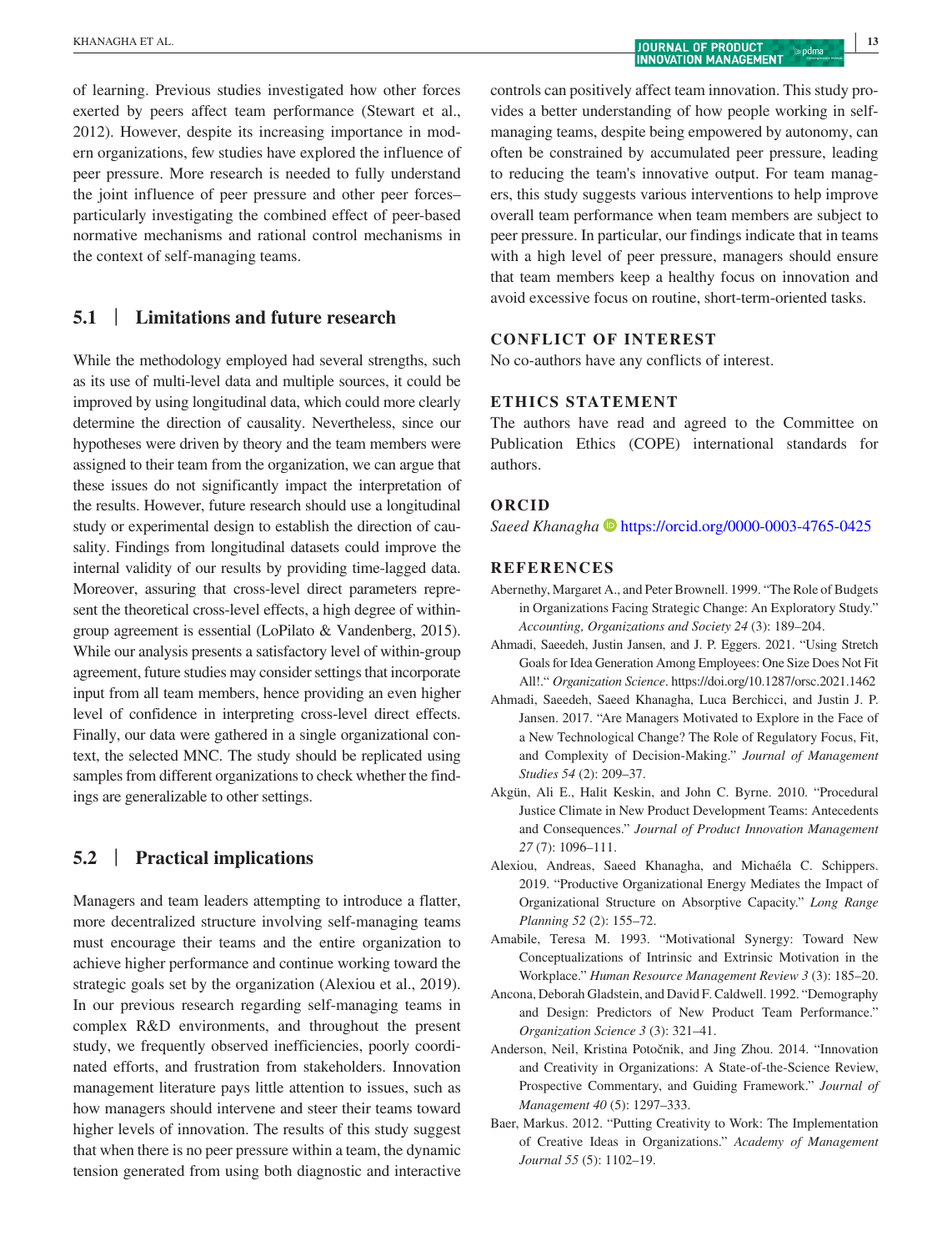#### **<sup>14</sup> | JOURNAL OF PRODUCT** pdma **INNOVATION MANAGEMENT**

- Baer, Markus, and Michael Frese. 2003. "Innovation Is Not Enough: Climates for Initiative and Psychological Safety, Process Innovations, and Firm Performance." *Journal of Organizational Behavior 24*: 45–68.
- Bantel, Karen A., and Susan E. Jackson. 1989. "Top Management and Innovations in Banking: Does the Demography of the Top Team Make a Difference?" *Strategic Management Journal 10*: 107–24.
- Barker, James R. 1993. "Tightening the Iron Cage: Concertive Control in Self-Managing Teams." *Administrative Science Quarterly 38* (1993): 408–37.
- Barker, James R., and George Cheney. 1994. "The Concept and the Practices of Discipline in Contemporary Organizational Life." *Communications Monographs 61* (1): 19–43.
- Barker, James R., and Phillip K. Tompkins. 1994. "Identification in the Self-Managing Organization: Characteristics of Target and Tenure." *Human Communication Research 21*: 223–40.
- Bass, Bernard M., and Bruce J. Avolio. 1994. "Introduction." In *Improving Organizational Effectiveness through Transformational Leadership*, edited by Bernard M. Bass and Bruce J. Avolio, 1–9. Thousand Oaks, CA: Sage Publications.
- Berg, Per-Olof. 1985. "Organization Change as a Symbolic Transformation Process." In *Reframing Organizational Culture*, edited by Peter Frost, Larry Moore, Meryl Reis Louis, Craig Lundberg, and Joanne Martin, 281–300. Beverly Hills, CA: Sage.
- Bisbe, Josep, and David Otley. 2004. "The Effects of the Interactive Use of Management Control Systems on Product Innovation." *Accounting, Organizations and Society 29* (8): 709–73.
- Bledow, Ronald, Michael Frese, Neil Anderson, Miriam Erez, and James Farr. 2009. "A Dialectic Perspective on Innovation: Conflicting Demands, Multiple Pathways, and Ambidexterity." *Industrial and Organizational Psychology 2* (3): 305–37.
- Burns, Tom, and George Macpherson Stalker. 1961. *The Management of Innovation*. London: Tavistock.
- Büschgens, Thorsten, Andreas Bausch, and David B. Balkin. 2013. "Organizational Culture and Innovation: A Meta-Analytic Review." *Journal of Product Innovation Management 30* (4): 763–81.
- Cardinal, Laura B. 2001. "Technological Innovation in the Pharmaceutical Industry: The Use of Organizational Control in Managing Research and Development." *Organization Science 12*  $(1): 19-36.$
- Cardinal, Laura B., and Markus Kreutzer. 2013. "An Agenda for Organizational Control Research: Looking Through the Kaleidoscope of the Past and Present." *Strategic Management Society Special Conference*, Glasgow, Scotland.
- Cardinal, Laura B., Markus Kreutzer, and C. Chet Miller. 2017. "An Aspirational View of Organizational Control Research: Reinvigorating Empirical Work to Better Meet the Challenges of 21st Century Organizations." *Academy of Management Annals 11*: 559–92.
- Chadwick, Clint. 2010. "Theoretic Insights on the Nature of Performance Synergies in Human Resource Systems: Toward Greater Precision." *Human Resource Management Review 20* (2): 85–101.
- Cheng, Yu-Ting, and Andrew H. Van de Ven. 1996. "Learning the Innovation Journey: Order Out of Chaos?" *Organization Science 7* (6): 593–614.
- Chenhall, Robert H. 2005. "Integrative Strategic Performance Measurement Systems, Strategic Alignment of Manufacturing, Learning and Strategic Outcomes: An Exploratory Study." *Accounting, Organizations and Society 30* (5): 395–422.
- Choudhury, Vivek, and Rajiv Sabherwal. 2003. "Portfolios of Control in Out- Sourced Software Development Projects." *Information Systems Research 14* (3): 291–314.
- Coelho, Filipe J., Heiner Evanschitzky, Carlos M. P. Sousa, Hossein Olya, and Babak Taheri. 2020. "Control Mechanisms, Management Orientations, and the Creativity of Service Employees: Symmetric and Asymmetric Modeling. *Journal of Business Research 132*: 753–64.
- Cooper, Robert G., and Anita F. Sommer. 2016. "The Agile–Stage-Gate Hybrid Model: A Promising New Approach and a New Research Opportunity." *Journal of Product Innovation Management 33* (5): 513–26.
- De Haas, Marco, and Ad Kleingeld. 1999. "Multilevel Design of Performance Measurement Systems: enhancing strategic dialogue Throughout the Organization." *Management Accounting Research 10* (3): 233–61.
- De Jong, Bart A., Katinka M. Bijlsma-Frankema, and Laura B. Cardinal. 2014. "Stronger than the Sum of its Parts? The Performance Implications of Peer Control Combinations in Teams." *Organization Science 25* (6): 1703–21.
- Deci, Edward L., James P. Connell, and Richard M. Ryan. 1989. "Self-determination in a Work Organization." *Journal of Applied Psychology 74*: 580–90.
- Deci, Edward L., and Richard M. Ryan. 1985. "The General Causality Orientations Scale: Self-Determination in Personality." *Journal of Research in Personality 19* (2): 109–34.
- Deci, Edward L., and Richard M. Ryan. 1987. "The Support of Autonomy and the Control of Behavior." *Journal of Personality and Social Psychology 53* (6): 1024–37.
- Deci, Edward L., and Richard M. Ryan. 1991. "A Motivational Approach to Self: Integration in Personality." In *Nebraska Symposium on Motivation: Vol. 38. Perspectives on Motivation*, edited by Richard Dienstbier, 237–288. Lincoln: University of Nebraska Press.
- Doran, Justin, and Geraldine Ryan. 2016. "The Importance of the Diverse Drivers and Types of Environmental Innovation for Firm Performance." *Business Strategy and the Environment 25* (2): 102–19.
- Druskat, Vanessa Urch, and D. Christopher Kayes. 2000. "Learning Versus Performance in Short-Term Project Teams." *Small Group Research 31* (3): 328–53.
- Foucault, Michel. 1980. *Power/Knowledge: Selected Interviews and Other Writings 1972–1977*. New York, NY: Pantheon Books.
- Fowler, Martin, and Jim Highsmith. 2001. "The Agile Manifesto." *Software Development 9* (8): 28–35.
- Grass, Anastasia, Julia Backmann, and Martin Hoegl. 2020. "From Empowerment Dynamics to Team Adaptability—Exploring and Conceptualizing the Continuous Agile Team Innovation Process." *Journal of Product Innovation Management 37* (4): 324–51.
- Greenberger, David B., and Stephen Strasser. 1986. "Development and Application of a Model of Personal Control in Organizations." *Academy of Management Review 11* (1): 164–77.
- Greenblatt, Stephen. 1986. "Fiction and Friction." In *Reconstructing Individualism: Autonomy, Individuality and the Self in Western Thought*, edited by Thomas C. Heller, Morton Sosna, and David E. Wellbery, 30–52. Stanford, CA: Stanford University Press.
- Hacking, Ian. 1986. "Making Up People." In *Reconstructing Individualism: Autonomy, Individuality and the Self in Western Thought*, edited by Thomas C. Heller, Morton Sosna, and David E. Wellbery, 222–36. Stanford, CA: Stanford University Press.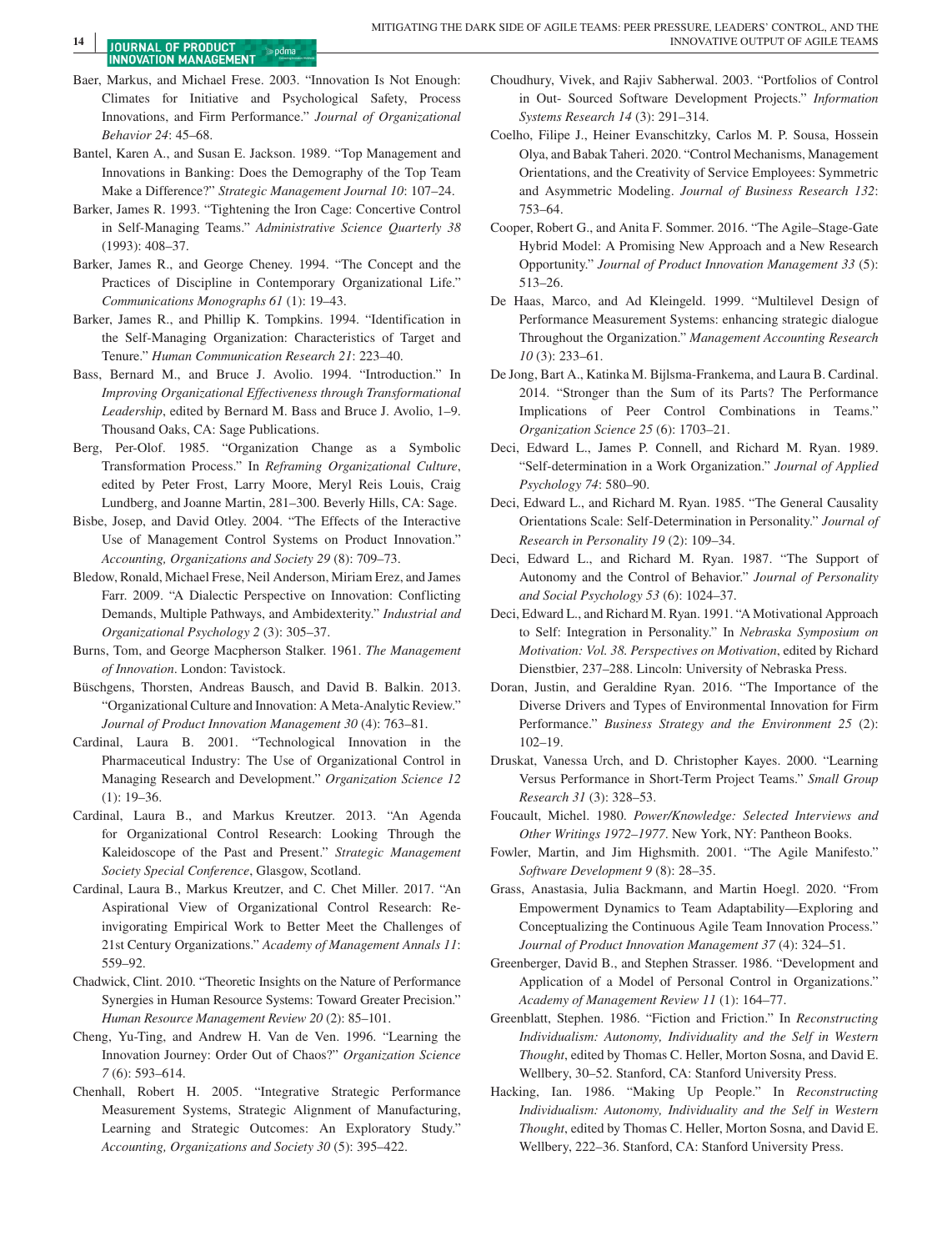- Hackman, J. Richard, and Greg R. Oldham. 1976. "Motivation Through the Design of Work: A Test of a Theory." *Organizational Behavior and Human Performance 16*: 250–79.
- Hagel, John, John Seely Brown, and Maria Jelinek. 2010. "Relational Networks, Strategic Advantage: New Challenges for Collaborative Control." In *Control in Organizations: New Directions in Theory and Research*, edited by Sim B. Sitkin, Laura B. Cardinal, and Katinka M. Bijlsma-Frankema, 251–300. Cambridge, UK: Cambridge University Press.
- Henderson, John C., and Soonchul Lee. 1992. "Managing I/S Design Teams: A Control Theories Perspective." *Management Science 38* (6): 757–77.
- Henri, Jean-François. 2006. "Management Control Systems and Strategy: A Resource-Based Perspective." *Accounting, Organizations and Society 31* (6): 529–58.
- Herman, Andrew. 1982. "Conceptualizing Control: Domination and Hegemony in the Capitalist Labor Process." *Insurgent Sociologist 11* (3): 7–22.
- Heydebrand, Wolf V. 1989. "New Organizational Forms." *Work and Occupations 16* (3): 323–57.
- Hilgermann, R. Hans. 1998. *Communication Satisfaction, Goal Setting, Job Satisfaction, Concertive Control, and Effectiveness in Self-Managing Teams*. Unpublished doctoral dissertation, Department of Communication, University of Maine.
- Hülsheger, Ute R., Neil Anderson, and Jesus F. Salgado. 2009. "Team-Level Predictors of Innovation at Work: A Comprehensive Meta-Analysis Spanning Three Decades of Research." *Journal of Applied Psychology 94* (5): 1128–45.
- Jansen, Justin J. P., Konstantinos C. Kostopoulos, Oli R. Mihalache, and Alexandros Papalexandris. 2016. "A Socio-psychological Perspective on Team Ambidexterity: The Contingency Role of Supportive Leadership Behaviours." *Journal of Management Studies 53* (6): 939–65.
- Jarvis, Cheryl Burke, Scott B. MacKenzie, and Philip M. Podsakoff. 2003. "A Critical Review of Construct Indicators and Measurement Model Misspecification in Marketing and Consumer Research." *Journal of Consumer Research 30* (2): 199–218.
- Jermier, John M., John W. Slocum Jr, Louis W. Fry, and Jeannie Gaines 1991. "Organizational Subcultures in a Soft Bureaucracy: Resistance Behind the Myth and Facade of an Official Culture." *Organization Science 2* (2): 170–94.
- Johnson, Russell E., and Kristin N. Saboe. 2011. "Measuring Implicit Traits in Organizational Research: Development of an Indirect Measure of Employee Implicit Self-Concept." *Organizational Research Methods 14* (3): 530–47.
- Kanter, Rosabeth M., ed. 1977. *Men and Women of the Corporation*. New York: Basic Books.
- Khanagha, Saeed, Henk Volberda, and Ilan Oshri. 2017. "Customer Co-creation and Exploration of Emerging Technologies: The Mediating Role of Managerial Attention and Initiatives." *Long Range Planning 50* (2): 221–42.
- Kirsch, Laurie J., and Vivek Choudhury. 2010. "Toward a Theory of Relational Control: How Relationship Structure Influences the Choice of Control." In *Control in Organizations*, edited by Sim B. Sitkin, Laura B. Cardinal, and Katinka M. Bijlsma-Frankema, 301–23. Cambridge, UK: Cambridge University Press.
- Kohli, Ajay K., and Bernard J. Jaworski. 1990. "Market Orientation: The Construct, Research Propositions, and Managerial Implications." *Journal of Marketing 54* (2): 1–18.

Kozlowski, Steve W. J., and Katherine J. Klein. 2000. "A Multilevel Approach to Theory and Research in Organizations: Contextual, Temporal, and Emergent Processes." In *Multilevel Theory, Research, and Methods in Organizations: Foundations,* 

*Extensions, and New Directions*, edited by Katherine Klein and

- Steve Kozlowski, 3–90. San Francisco, CA: Jossey-Bass. Kreutzer, Markus, Jorge Walter, and Laura B. Cardinal. 2015. "Organizational Control as Antidote to Politics in the Pursuit of
- Strategic Initiatives." *Strategic Management Journal 36* (9): 1317–37. Long, Chris P., Corinne Bendersky, and Calvin Morrill. 2011. "Fairness Monitoring: Linking Managerial Controls and Fairness Judgments in Organizations." *Academy of Management Journal 54* (5): 1045–68.
- Long, Chris P., and Sim B. Sitkin. 2018. "Control–Trust Dynamics in Organizations: Identifying Shared Perspectives and Charting Conceptual Fault Lines." *Academy of Management Annals 12*: 725–51.
- LoPilato, Alexander C., and Robert J. Vandenberg. 2015. "The Not-So-Direct Cross-Level Direct Effect." In *More Statistical and Methodological Myths and Urban Legends*, edited by Charles E. Lance and Robert J. Vandenberg, 292–310. New York: Routledge/ Taylor & Francis Group.
- Loughry, Misty L., and Henry L. Tosi. 2008. "Performance Implications of Peer Monitoring." *Organization Science 19* (6): 876–90.
- Magpili, Nina Cristina, and Pilar Pazos. 2018. "Self-Managing Team Performance: A Systematic Review of Multilevel Input Factors." *Small Group Research 49* (1): 3–33.
- March, James G. 1991. "Exploration and Exploitation in Organizational Learning." *Organization Science 2* (1): 71–87.
- Merton, Robert K. 1968. *Social Theory and Social Structure*. Glencoe, IL: Free Press.
- Mumford, Michael D., and Samuel T. Hunter. 2005. *Multi-level Issues in Strategy and Methods*. Bingley: Emerald Group Publishing Limited.
- Nijstad, Bernard A., and Carsten K. W. De Dreu. 2002. "Creativity and Group Innovation." *Applied Psychology 51* (3): 400–6.
- Nerur, Sridhar, and Venu Gopal Balijepally. 2007. "Theoretical Reflections on Agile Development Methodologies." *Communications of the ACM 50* (3): 79–83.
- Owens, Bradley P., and David R. Hekman. 2016. "How Does Leader Humility Influence Team Performance? Exploring the Mechanisms of Contagion and Collective Promotion Focus." *Academy of Management Journal 59* (3): 1088–111.
- Presthus, Robert. 1962. *The Organizational Society*. New York: Random House.
- Rossiter, John R. 2002. "The C-OAR-SE Procedure for Scale Development in Marketing." *International Journal of Research in Marketing 19* (4): 305–35.
- Schwaber, Ken, and Mike Beedle. 2002. *Agile Software Development with Scrum* (Vol. *1*). Upper Saddle River, NJ: Prentice Hall.
- Sewell, Graham. 1998. "The Discipline of Teams: The Control of Team-Based Industrial Work Through Electronic and Peer Surveillance. *Administrative Science Quarterly 43* (2): 397–428.
- Siciliano, Michael. 2016. "Disappearing into the Object: Aesthetic Subjectivities and Organizational Control in Routine Cultural Work." *Organization Studies 37* (5): 687–708.
- Simons, Robert. 1987. "Planning, Control, and Uncertainty: A Process View." *Accounting and Management Field Study Perspectives 12* (4): 339–62.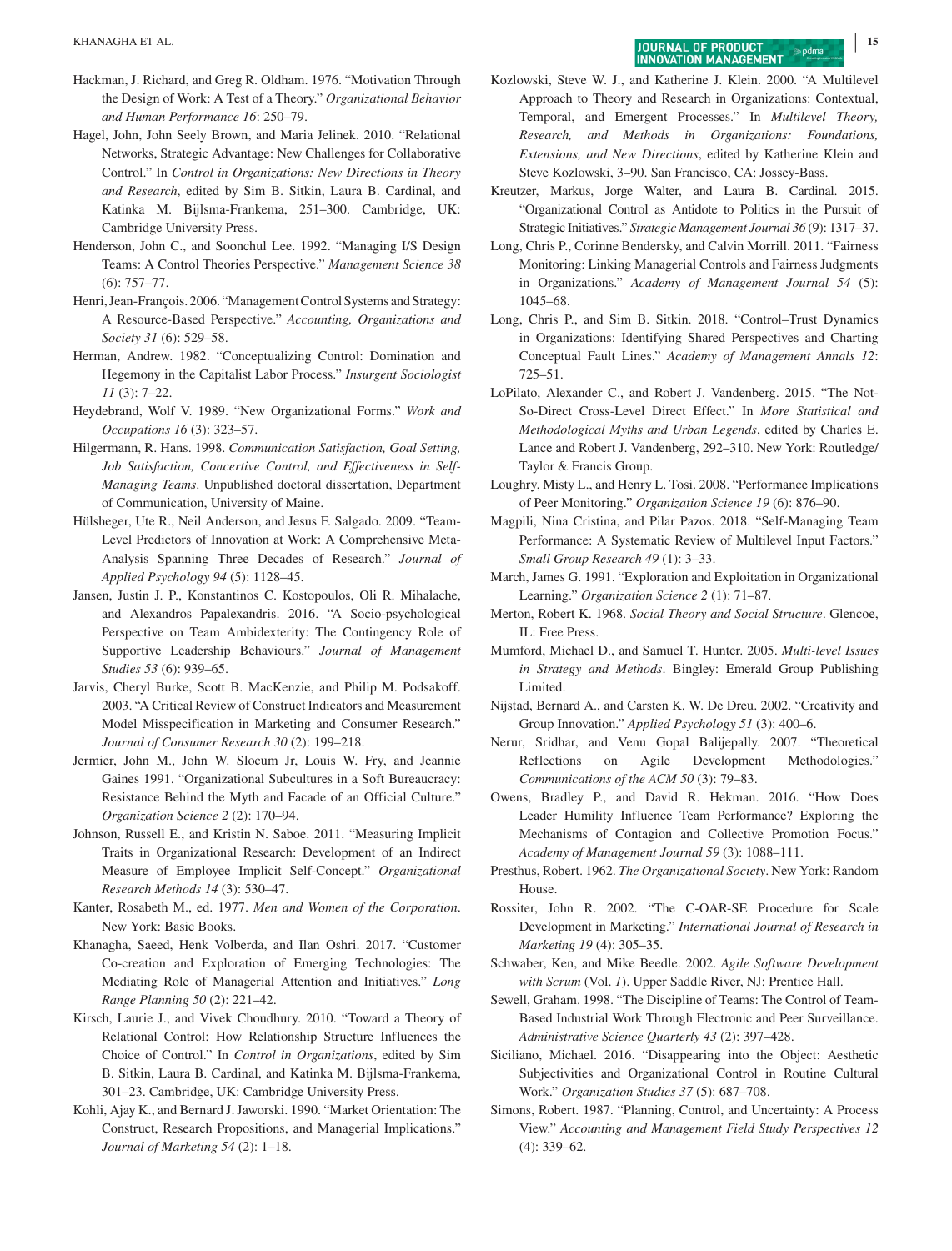- Simons, Robert. 1991. "Strategic Orientation and Top Management Attention to Control Systems." *Strategic Management Journal 12*  $(1)$ : 49–62.
- Simons, Robert. 1994. "How New Top Managers Use Control Systems as Levers of Strategic Renewal." *Strategic Management Journal 15* (3): 169–89.
- Simons, Robert. 1995. "Control in an Age of Empowerment." *Social Psychology 21* (2): 139–49.
- Sinclair, Amanda. 1992. "The Tyranny of a Team Ideology." *Organization Studies 13*: 611–26.
- Sitkin, Sim B., Laura B. Cardinal, and Katinka M. Bijlsma-Frankema, eds. 2010. *Control in Organizations: New Directions in Theory and Research*. Cambridge, UK: Cambridge University Press.
- Slater, Stanley F., Jakki J. Mohr, and Sanjit Sengupta. 2014. "Radical Product Innovation Capability: Literature Review, Synthesis, and Illustrative Research Propositions." *Journal of Product Innovation Management 31* (3): 552–66.
- Stewart, Greg L., Stephen H. Courtright, and Murray R. Barrick. 2012. "Peer-Based Control in Self-Managing Teams: Linking Rational and Normative Influence with Individual and Group Performance." *Journal of Applied Psychology 97* (2): 435–47.
- Takeuchi, Hirotaka, and Ikujiro Nonaka. 1986. "The New Product Development Game." *Harvard Business Review 64* (1): 137–46.
- Thayer, Amanda L., Alexandra Petruzzelli, and Caitlin E. McClurg. 2018. "Addressing the Paradox of the Team Innovation Process: A Review and Practical Considerations." *American Psychologist 73* (4): 363–75.
- Todt, Gisa, Matthias Weiss, and Martin Hoegl. 2018. "Mitigating Negative Side Effects of Innovation Project Terminations: The Role of Resilience and Social Support." *Journal of Product Innovation Management 35* (4): 518–42.
- Todt, Gisa, Matthias Weiss, and Martin Hoegl. 2019. "Leading Through Innovation Project Setbacks: How Authentic Leaders Keep Their Innovators Resilient." *Project Management Journal 50* (4): 409–17.
- Tompkins, Philip K., and George Cheney. 1985. "Communication and Unobtrusive Control in Contemporary Organizations." *Organizational Communication: Traditional Themes and New Directions 13*: 179–210.
- Turner, Karynne L., and Mona V. Makhija. 2006. "The Role of Organizational Controls in Managing Knowledge." *Academy of Management Review 31* (1): 197–217.
- Van den Bosch, Frans A. J., Henk W. Volberda, and Michiel De Boer. 1999. "Coevolution of Firm Absorptive Capacity and Knowledge Environment: Organizational Forms and Combinative Capabilities." *Organization Science 10* (5): 551–68.
- van Knippenberg, Daan. 2017. "Team Innovation." *Annual Review of Organizational Psychology and Organizational Behavior 4*: 211–33.
- Volberda, Henk W. 1996. "Towards The Flexible Form: How To Remain Vital in Hypercompetitive Environments." *Organization Science 7* (4): 359–87.
- Volberda, Henk W., Saeed Khanagha, Charles Baden-Fuller, Oli R. Mihalache, and Julian Birkinshaw. 2021. "Strategizing in a Digital World: Overcoming Cognitive Barriers, Reconfiguring Routines and Introducing New Organizational Forms." *Long Range Planning*, Forthcoming.<https://doi.org/10.1016/j.lrp.2021.102110>
- Weiss, Matthias, Stefan Razinskas, Julia Backmann, and Martin Hoegl. 2018. "Authentic Leadership and Leaders' Mental Well-Being: An Experience Sampling Study." *The Leadership Quarterly 29* (2): 309–21.
- West, Michael, and James Farr. 1990. "Innovation at Work." In *Innovation and Creativity at Work*, edited by Michael West and James Farr. Chichester: Wiley.
- Whyte, William H. 1956. *The Organization Man*. New York: Simon and Schuster.
- Williams, Katherine Y., and Charles A. O'Reilly III. 1998. "Demography and Diversity in Organizations: A Review of 40 Years of Research." *Research in Organizational Behavior 20*: 77–140.
- Wright, Brett M., and James R. Barker. 2000. "Assessing Concertive Control in the Term Environment." *Journal of Occupational and Organizational Psychology 73* (3): 345–61.

## **AUTHOR BIOGRAPHIES**

**Dr. Saeed Khanagha** is associate professor of strategy at VU Amsterdam and his research is broadly focused on understanding the factors that determine success of organization in adoption of emerging digital technologies at the individual, team, organization, and ecosystem levels, using a variety of qualitative and quantitative data methods including single case study, multiple cases studies, survey, and experimental design. His ongoing research mostly explores the different dimensions of strategizing for digital technologies, particularly digital platforms and ecosystems. He has twice received prestigious Marie Curie Horizon 2020 grants. Dr. Khanagha has close collaborations with academic and industrial organizations, including Intel, Ericsson, and Atos. His research has been published in outlets such as *Strategic Management Journal*, *Journal of Management Studies*, and *Long Range Planning*. He is a member of editorial board of Long Range Planning.

**Prof. Henk W. Volberda** is professor of strategic management & innovation at Amsterdam Business School of the University of Amsterdam. Moreover, he is Director of the Amsterdam Centre for Business Innovation. He has held visiting scholarships at the Wharton School of the University of Pennsylvania and Cass Business School in London. Volberda holds various advisory positions such as member of the supervisory board of NXP Semiconductors Netherlands, expert member of the World Economic Forum and fellow of the European Academy of Management. His research on technological disruption, coevolution, new business models, strategic flexibility, and management innovation has led to an extensive number of publications in peer-reviewed journals including the *Academy of Management Journal*, *Journal of Management*, *Journal of International Business Studies*, *Management Science*, *Organization Science*, and *Strategic Management Journal*.